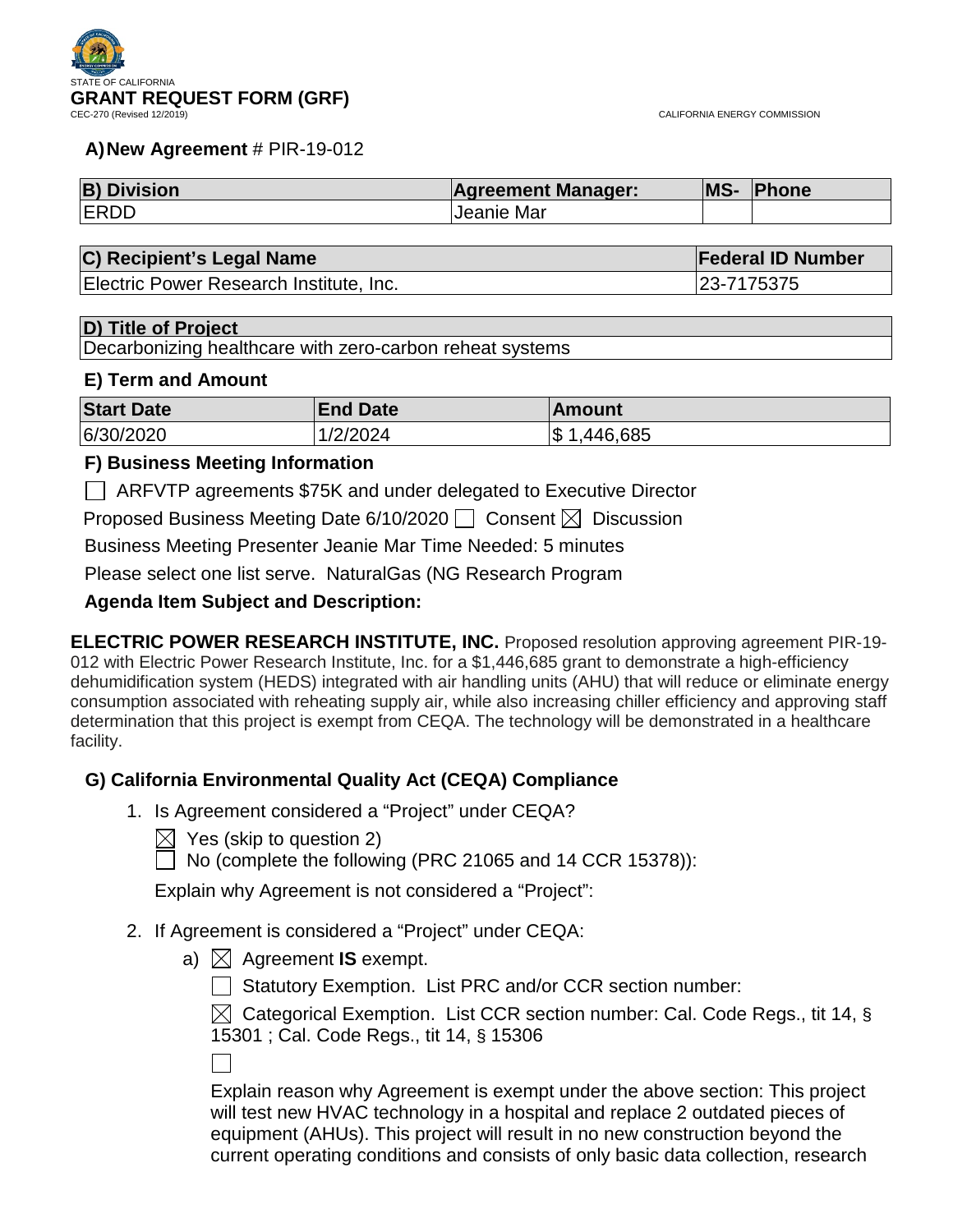

and experimental management activities which will result in no disturbance to an environmental resource.

b) Agreement **IS NOT** exempt. (consult with the legal office to determine next steps)

Check all that apply

 $\Box$  Initial Study

□ Negative Declaration

**Mitigated Negative Declaration** 

Environmental Impact Report

Statement of Overriding Considerations

## **H) List all subcontractors (major and minor) and equipment vendors:** (attach additional sheets as necessary)

| <b>Legal Company Name:</b>                             | <b>Budget</b> |
|--------------------------------------------------------|---------------|
| High Efficiency Dehumidification Systems, Inc.         | \$50,000      |
| The Regents of the University of California, San Diego | \$602,000     |
| <b>TBD - Installation Contractor</b>                   | \$0           |
| TBD-MEP                                                | \$98,000      |

## **I) List all key partners: (attach additional sheets as necessary)**

| ' Legal Company Name: |  |
|-----------------------|--|
| UC San Diego Health   |  |

## **J) Budget Information**

| <b>Funding Source</b> | <b>Funding Year of</b><br>Appropriation | <b>Budget List</b><br><b>Number</b> | Amount      |
|-----------------------|-----------------------------------------|-------------------------------------|-------------|
| NG Subaccount, PIERDD | $18 - 19$                               | 501.001M                            | \$1,446,685 |

R&D Program Area: EERO: Buildings TOTAL: \$1,446,685

Explanation for "Other" selection

Reimbursement Contract #: Federal Agreement #:

# **K) Recipient's Contact Information**

**1. Recipient's Administrator/Officer**

Name: Cindy Colwell Address: 3420 Hillview Ave City, State, Zip: Palo Alto, CA 94304-1355 Phone: E-Mail: ccolwell@epri.com

**2. Recipient's Project Manager**

Name: Andrea Mammoli Address: 3420 Hillview Ave City, State, Zip: Palo Alto, CA 94304-1355 Phone: 650-855-7971

E-Mail: amammoli@epri.com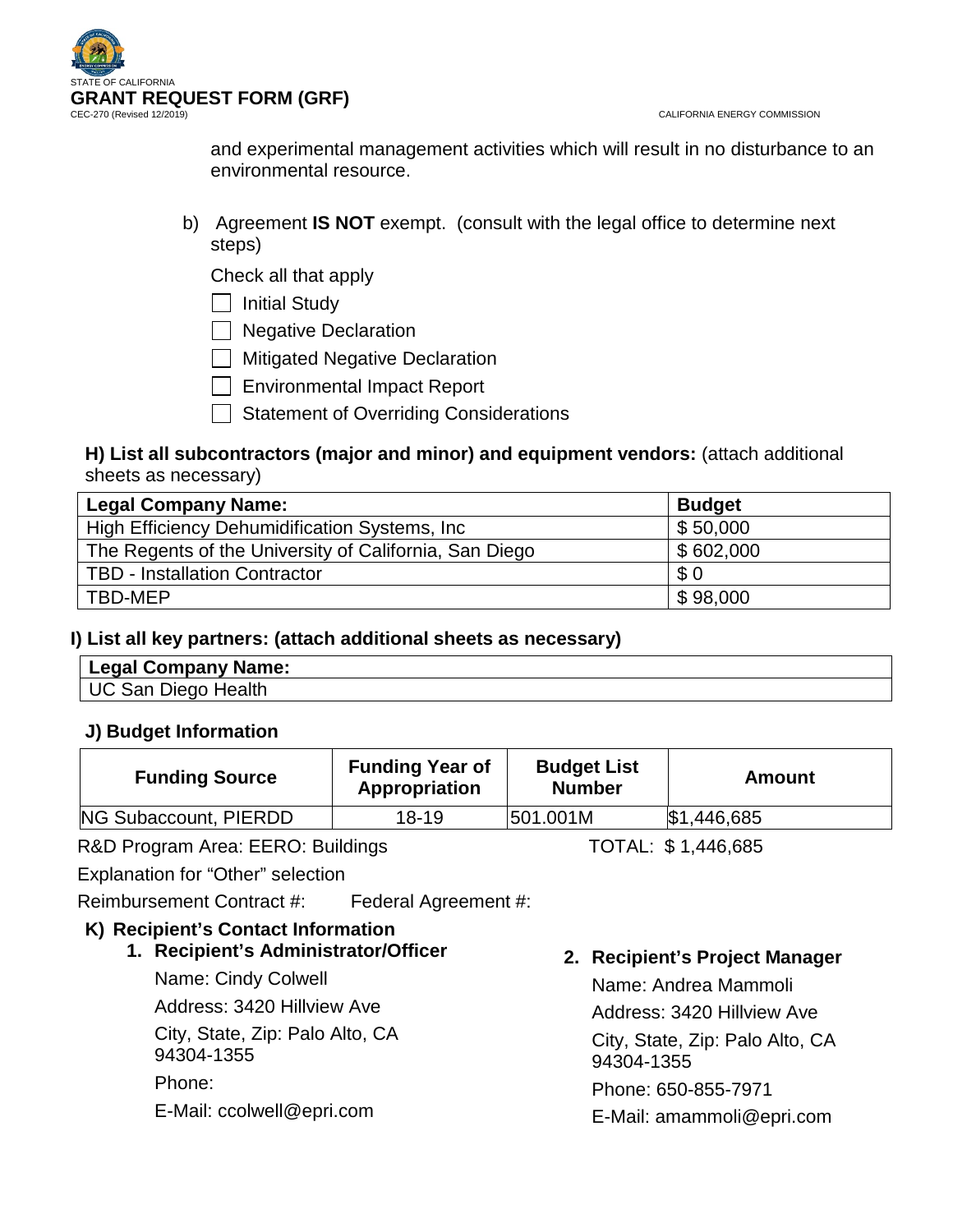| <b>STATE OF CALIFORNIA</b>                             | <b>GRANT REQUEST FORM (GRF)</b>                       |                              |          |
|--------------------------------------------------------|-------------------------------------------------------|------------------------------|----------|
| CEC-270 (Revised 12/2019)                              |                                                       | CALIFORNIA ENERGY COMMISSION |          |
|                                                        | <b>Selection Process Used</b>                         |                              |          |
|                                                        | Competitive Solicitation Solicitation #: GFO-19-504   |                              |          |
|                                                        | First Come First Served Solicitation Solicitation #:  |                              |          |
|                                                        | M) The following items should be attached to this GRF |                              |          |
| 1.                                                     | Exhibit A, Scope of Work                              |                              | Attached |
| 2.<br>Exhibit B, Budget Detail                         |                                                       |                              | Attached |
| 3.<br>CEC 105, Questionnaire for Identifying Conflicts |                                                       | Attached                     |          |
| 4.                                                     | <b>Recipient Resolution</b>                           | N/A                          | Attached |
| 5.                                                     | <b>CEQA Documentation</b>                             | N/A                          | Attached |
|                                                        | <b>Agreement Manager</b>                              | <b>Date</b>                  |          |
| <b>Office Manager</b>                                  |                                                       | <b>Date</b>                  |          |
| <b>Deputy Director</b>                                 |                                                       | <b>Date</b>                  |          |

 $\mathbf{z}$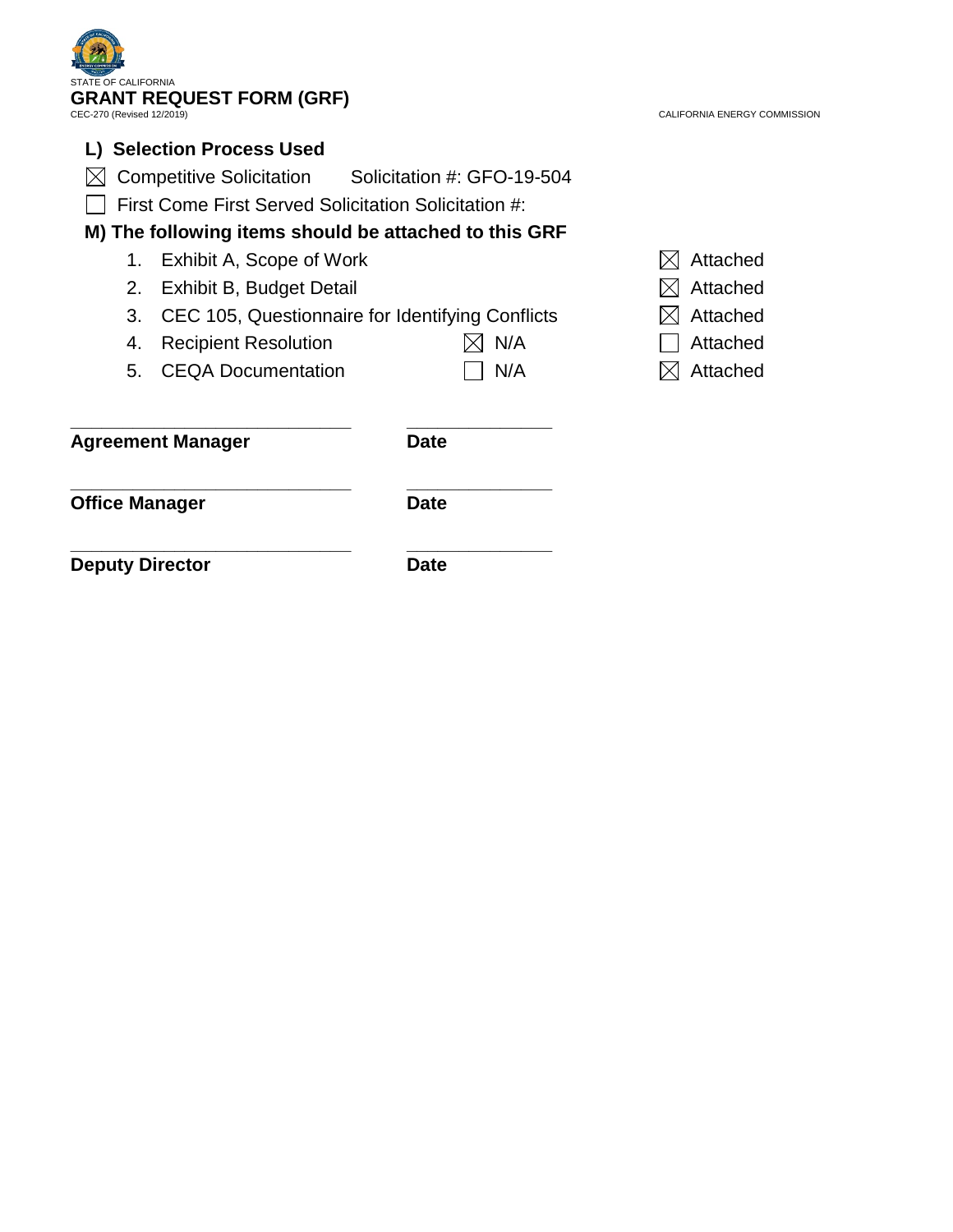## **I. TASK ACRONYM/TERM LISTS**

### **A. Task List**

| Task # | CPR <sup>1</sup> | <b>Task Name</b>                          |
|--------|------------------|-------------------------------------------|
|        |                  | <b>General Project Tasks</b>              |
|        |                  | <b>Engineering Design</b>                 |
|        |                  | Construction of HEDS AHU(s)               |
|        |                  | Measurement and Verification              |
|        |                  | Modeling, Optimization and Carbon Savings |
| ิค     |                  | <b>Evaluation of Project Benefits</b>     |
|        |                  | Technology/Knowledge Transfer Activities  |

## **B. Acronym/Term List**.

| <b>Acronym/Term</b> | <b>Meaning</b>                                      |
|---------------------|-----------------------------------------------------|
| <b>AHU</b>          | Air Handling Unit                                   |
| CAM                 | <b>Commission Agreement Manager</b>                 |
| CAO                 | <b>Commission Agreement Officer</b>                 |
| <b>CPR</b>          | <b>Critical Project Review</b>                      |
| <b>EPRI</b>         | <b>Electric Power Research Institute</b>            |
| <b>GHG</b>          | <b>Greenhouse Gas</b>                               |
| <b>HEDS</b>         | High-Efficiency Dehumidification System             |
| M&V                 | Measurement and Verification                        |
| <b>OHSPD</b>        | Office of Statewide Health Planning and Development |
| <b>RFP</b>          | <b>Request for Proposals</b>                        |
| <b>TAC</b>          | <b>Technical Advisory Committee</b>                 |

### **II. PURPOSE OF AGREEMENT, PROBLEM/SOLUTION STATEMENT, AND GOALS AND OBJECTIVES**

## **A. Purpose of Agreement**

The purpose of this agreement is to demonstrate a cost-effective technology to reduce or eliminate natural gas use for reheating supply air at a medical facility. The demonstration will reduce cultural barriers to widespread adoption of this efficient technology, provide potential decarbonization pathways for large commercial building, such as health care facilities.

### **B. Problem/ Solution Statement**

#### **Problem**

In many climates, including those prevalent in most of California, it is necessary to control the moisture content of air entering conditioned spaces. The common method to achieve this is to

<span id="page-3-0"></span> $\overline{a}$ <sup>1</sup> Please see subtask 1.3 in Part III of the Scope of Work (General Project Tasks) for a description of Critical Project Review (CPR) Meetings.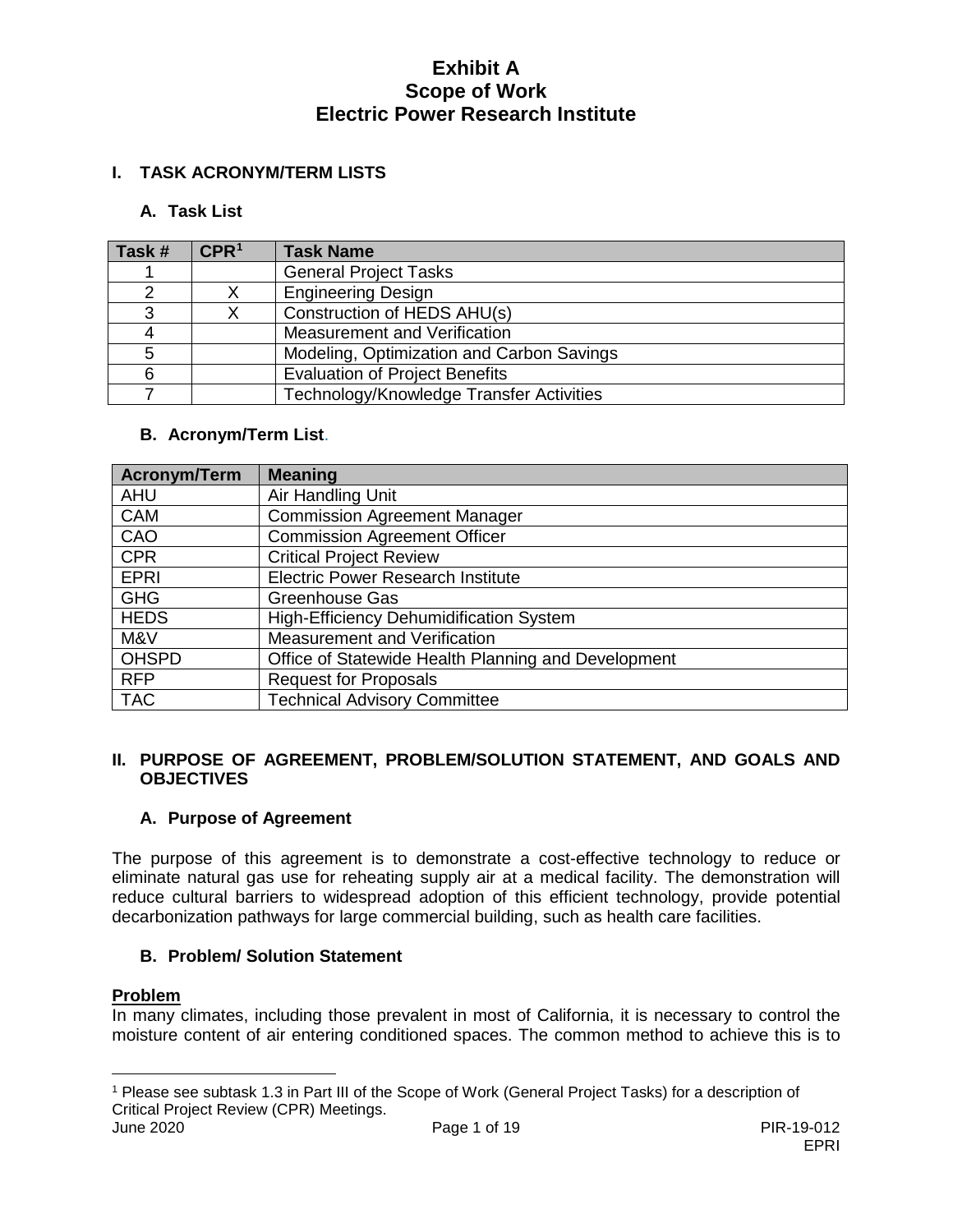use a chiller to cool moist air below its dewpoint to reduce its moisture content, then re-heat it using a boiler to yield a temperature and relative humidity that do not pose hazards (mildew and mold) to the conditioned spaces. The current practice is to use separate low-temperature chilled water to cool and dehumidfy the air, and high-temperature hot water from a boiler to reheat the air to the appropriate temperature. This practice is inefficient but engineering design firms and facility operations staff are generally reluctant to adopt new, efficient technologies that address this problem because this has been standard practice.

# **Solution**

The Recipient will demonstrate a system that uses the heat recovered from the chilled water return loop to reheat the supply air. This will avoid using a boiler to provide the needed reheat. This has a double benefit, namely reducing or eliminating the use of natural gas for supply air reheat, and increasing chiller efficiency due to removing the heat from chill water return loop. The Recipient will demonstrate this technology at a large health care facility. In addition to reducing emissions, this demonstration could remove barriers to widespread adoption of this technology into various sectors of commercial buildings beyond healthcare, because this technology will have shown a technical solution that is demonstrated to work in typical design conditions.

## **C. Goals and Objectives of the Agreement**

## **Agreement Goals**

The goal of this Agreement is to demonstrate that new, high-efficiency technology for air dehumidification is a better option than its conventional, well-understood but inefficient counterpart.

Ratepayer Benefits: This Agreement will result in the ratepayer benefits of lower costs and increased safety by reducing the load on electric chillers and reducing the need for natural gas consumption for reheat. By reducing the amount of natural gas consumption in healthcare facilities, greeenhouse gas (GHG) emissions will be reduced.

Technological Advancement and Breakthroughs: This Agreement will lead to technological advancement and breakthroughs to overcome barriers to the achievement of the State of California's statutory energy goals by demonstrating the advantages of high-efficiency technology that could reduce or eliminate the need for reheat. The results from this project could provide the substantiation needed to show the benefits of this new technology over well-known but inefficient technology and help remove barriers to widespread adoption.

### **Agreement Objectives**

The objectives of this Agreement are to:

- Deploy a High-Efficiency Dehumidification System (HEDS) air handling unit (AHU) at a major healthcare facility
- Measure and verify the performance of the HEDS AHU
- Document the understanding of the thermodynamic processes in the unit and technologies and present in trainings, presentations and publications
- Use this understanding to help in the optimization of HEDS systems for climate and operating conditions
- Increase Technology Readiness Level from 7 to 9 for HEDS AHU integrated technology
- Address barriers for market adoption through targeted publications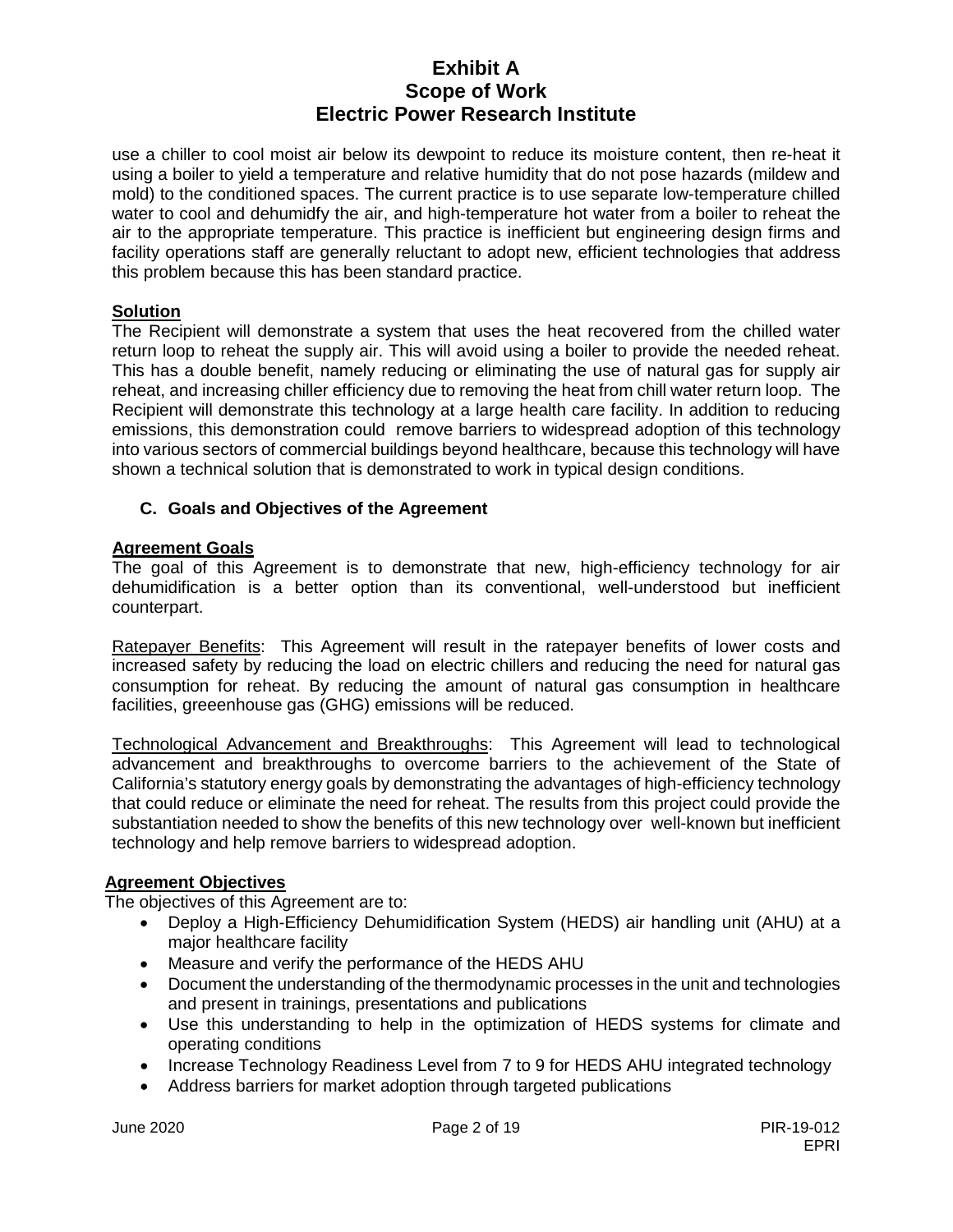- Achieve an overall 30 percent reduction in natural gas use compared to standard reheat systems with a simple payback of less than 7 years.
- Achieve a highest cooling load reduction of more than 20 percent compared to traditional AHUs
- **III.** Reduce greenhouse gas (GHG) emissions by more than 3 percent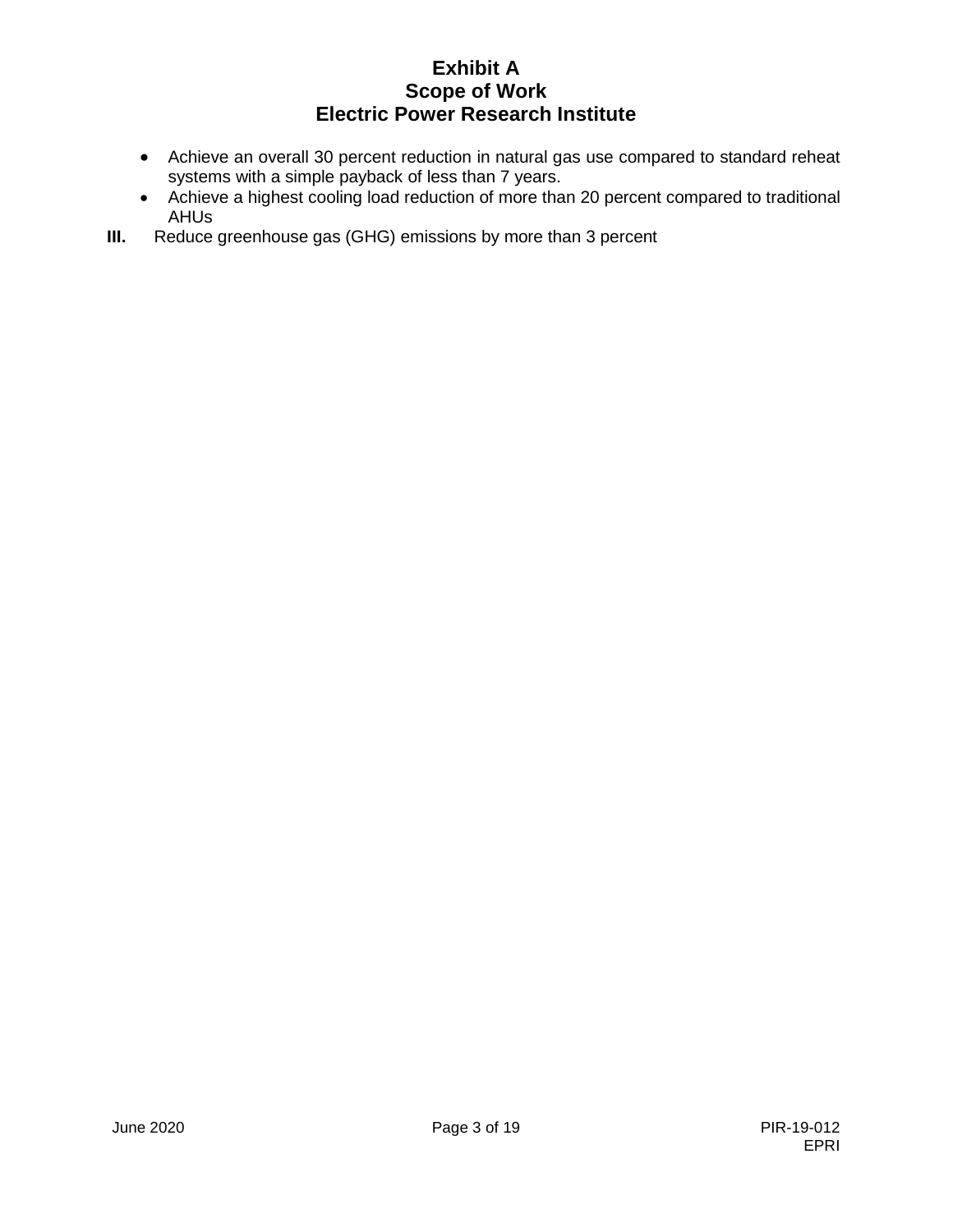### **TASK 1 GENERAL PROJECT TASKS**

### **PRODUCTS**

#### **Subtask 1.1 Products**

The goal of this subtask is to establish the requirements for submitting project products (e.g., reports, summaries, plans, and presentation materials). Unless otherwise specified by the Commission Agreement Manager (CAM), the Recipient must deliver products as required below by the dates listed in the **Project Schedule (Part V).** Products that require a draft version are indicated by marking **"(draft and final)"** after the product name in the "Products" section of the task/subtask. If "(draft and final)" does not appear after the product name, only a final version of the product is required. With respect to due dates within this Scope of Work, **"days"** means working days.

### **The Recipient shall:**

For products that require a draft version, including the Final Report Outline and Final Report

- Submit all draft products to the CAM for review and comment in accordance with the Project Schedule (Part V). The CAM will provide written comments to the Recipient on the draft product within 15 days of receipt, unless otherwise specified in the task/subtask for which the product is required.
- Consider incorporating all CAM comments into the final product. If the Recipient disagrees with any comment, provide a written response explaining why the comment was not incorporated into the final product.
- Submit the revised product and responses to comments within 10 days of notice by the CAM, unless the CAM specifies a longer time period, or approves a request for additional time.

For products that require a final version only

Submit the product to the CAM for acceptance. The CAM may request minor revisions or explanations prior to acceptance.

For all products

Submit all data and documents required as products in accordance with the following Instructions for Submitting Electronic Files and Developing Software:

### o **Electronic File Format**

 Submit all data and documents required as products under this Agreement in an electronic file format that is fully editable and compatible with the Energy Commission's software and Microsoft (MS)-operating computing platforms, or with any other format approved by the CAM. Deliver an electronic copy of the full text of any Agreement data and documents in a format specified by the CAM, such as memory stick or CD-ROM.

The following describes the accepted formats for electronic data and documents provided to the Energy Commission as products under this Agreement, and establishes the software versions that will be required to review and approve all software products:

 Data sets will be in MS Access or MS Excel file format (version 2007 or later), or any other format approved by the CAM.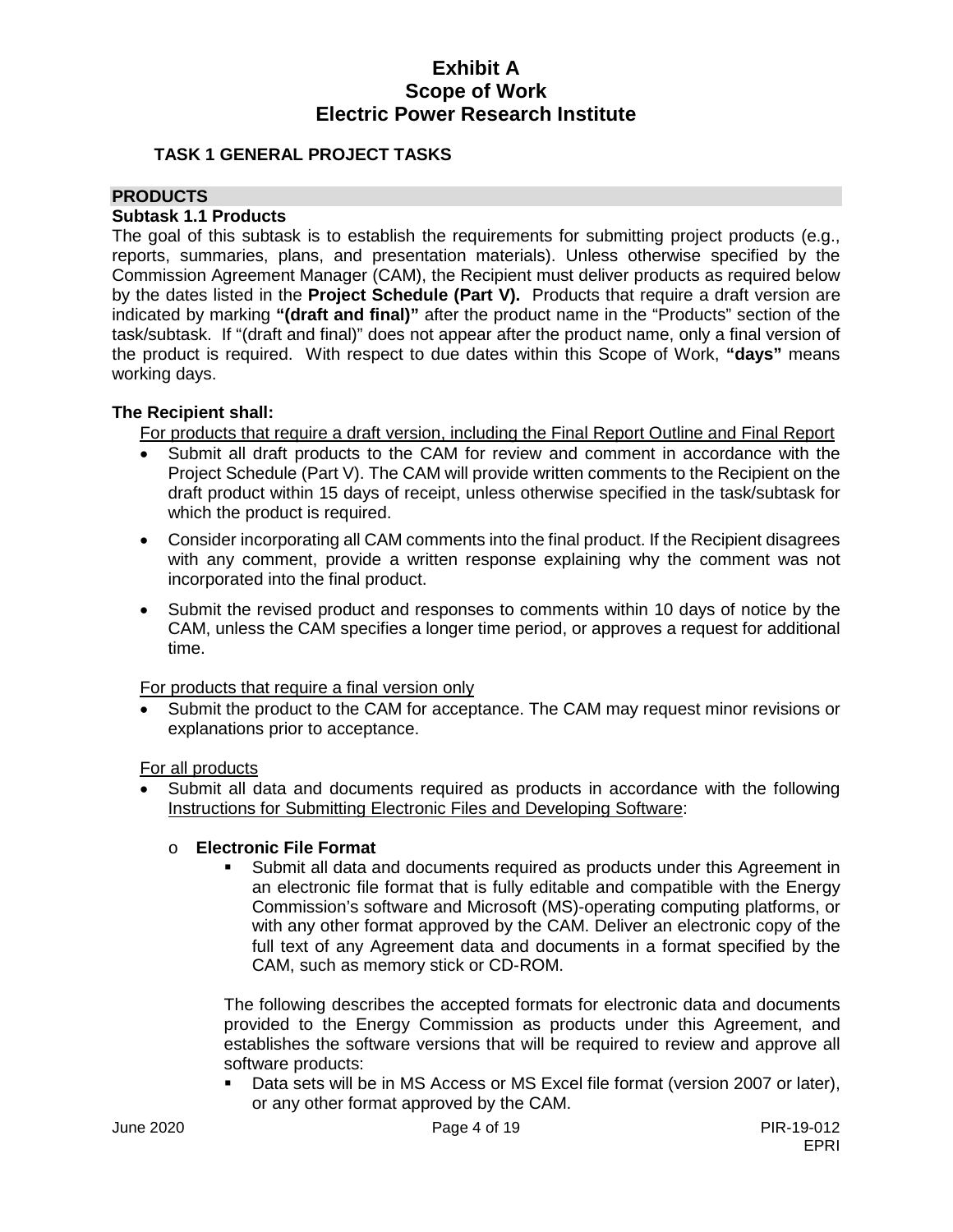- Text documents will be in MS Word file format, version 2007 or later.
- Documents intended for public distribution will be in PDF file format.
- **The Recipient must also provide the native Microsoft file format.**
- Project management documents will be in Microsoft Project file format, version 2007 or later.

## o **Software Application Development**

Use the following standard Application Architecture components in compatible versions for any software application development required by this Agreement (e.g., databases, models, modeling tools), unless the CAM approves other software applications such as open source programs:

- Microsoft ASP.NET framework (version 3.5 and up). Recommend 4.0.
- Microsoft Internet Information Services (IIS), (version 6 and up) Recommend 7.5.
- Visual Studio.NET (version 2008 and up). Recommend 2010.
- C# Programming Language with Presentation (UI), Business Object and Data Layers.
- **SQL (Structured Query Language).**
- Microsoft SQL Server 2008, Stored Procedures. Recommend 2008 R2.
- **Microsoft SQL Reporting Services. Recommend 2008 R2.**
- XML (external interfaces).

Any exceptions to the Electronic File Format requirements above must be approved in writing by the CAM. The CAM will consult with the Energy Commission's Information Technology Services Branch to determine whether the exceptions are allowable.

### *MEETINGS*

### **Subtask 1.2 Kick-off Meeting**

The goal of this subtask is to establish the lines of communication and procedures for implementing this Agreement.

### **The Recipient shall:**

• Attend a "Kick-off" meeting with the CAM, the Commission Agreement Officer (CAO), and any other Energy Commission staff relevant to the Agreement. The Recipient will bring its Project Manager and any other individuals designated by the CAM to this meeting. The administrative and technical aspects of the Agreement will be discussed at the meeting. Prior to the meeting, the CAM will provide an agenda to all potential meeting participants. The meeting may take place in person or by electronic conferencing (e.g., WebEx), with approval of the CAM.

The administrative portion of the meeting will include discussion of the following:

- o Terms and conditions of the Agreement;
- o Administrative products (subtask 1.1);
- o CPR meetings (subtask 1.3);
- o Match fund documentation (subtask 1.7);
- o Permit documentation (subtask 1.8);
- o Subcontracts (subtask 1.9); and
- o Any other relevant topics.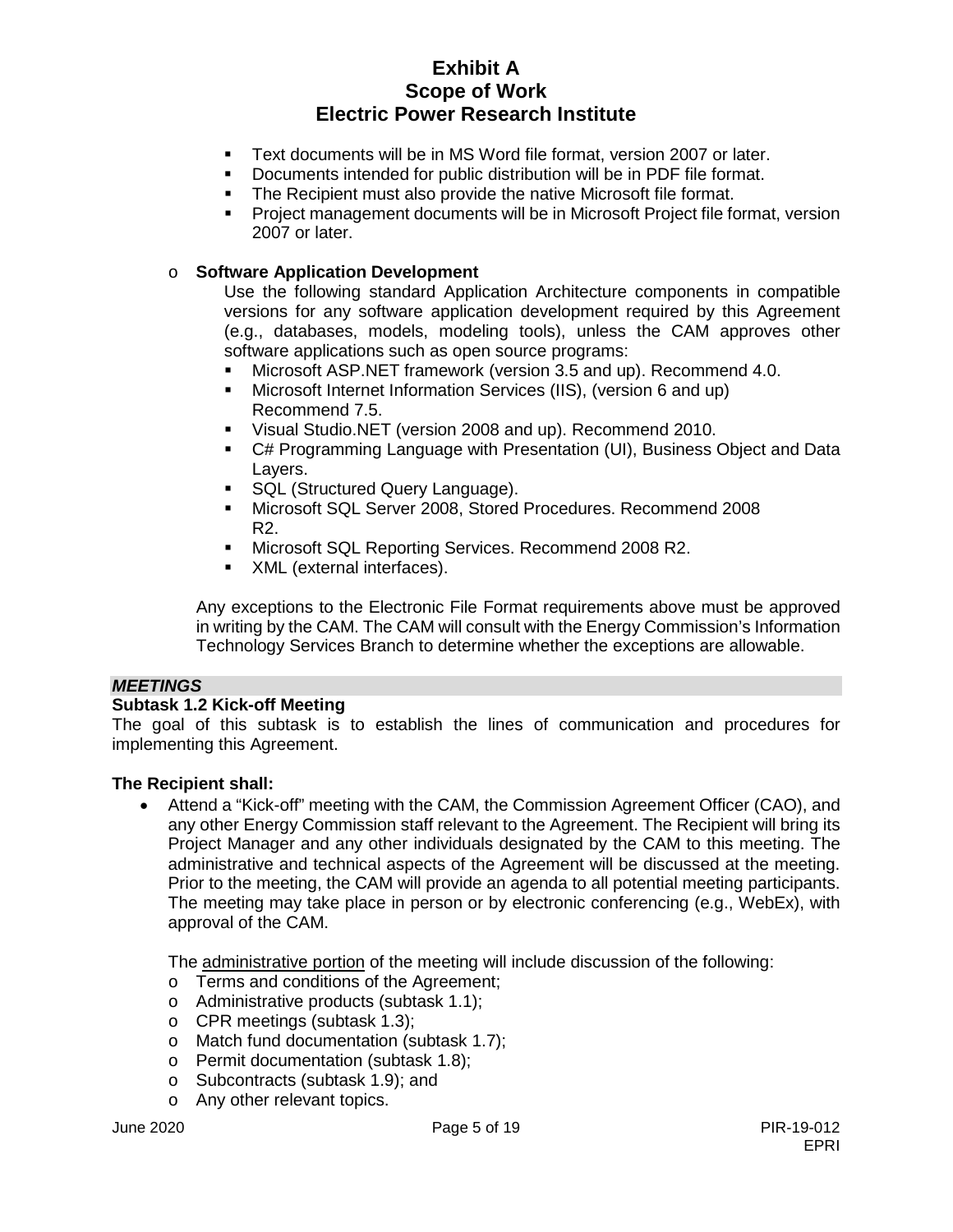The technical portion of the meeting will include discussion of the following:

- o The CAM's expectations for accomplishing tasks described in the Scope of Work;
- o An updated Project Schedule;
- o Technical products (subtask 1.1);
- o Progress reports and invoices (subtask 1.5);
- o Final Report (subtask 1.6);
- o Technical Advisory Committee meetings (subtasks 1.10 and 1.11); and
- o Any other relevant topics.
- Provide an *Updated Project Schedule, List of Match Funds,* and *List of Permits*, as needed to reflect any changes in the documents.

### **The CAM shall:**

- Designate the date and location of the meeting.
- Send the Recipient a *Kick-off Meeting Agenda*.

### **Recipient Products:**

- Updated Project Schedule *(if applicable)*
- Updated List of Match Funds *(if applicable)*
- Updated List of Permits *(if applicable)*

### **CAM Product:**

• Kick-off Meeting Agenda

### **Subtask 1.3 Critical Project Review (CPR) Meetings**

The goal of this subtask is to determine if the project should continue to receive Energy Commission funding, and if so whether any modifications must be made to the tasks, products, schedule, or budget. CPR meetings provide the opportunity for frank discussions between the Energy Commission and the Recipient. As determined by the CAM, discussions may include project status, challenges, successes, advisory group findings and recommendations, final report preparation, and progress on technical transfer and production readiness activities (if applicable). Participants will include the CAM and the Recipient, and may include the CAO and any other individuals selected by the CAM to provide support to the Energy Commission.

CPR meetings generally take place at key, predetermined points in the Agreement, as determined by the CAM and as shown in the Task List on page 1 of this Exhibit. However, the CAM may schedule additional CPR meetings as necessary. The budget will be reallocated to cover the additional costs borne by the Recipient, but the overall Agreement amount will not increase. CPR meetings generally take place at the Energy Commission, but they may take place at another location, or may be conducted via electronic conferencing (e.g., WebEx) as determined by the CAM.

### **The Recipient shall:**

• Prepare a *CPR Report* for each CPR meeting that: (1) discusses the progress of the Agreement toward achieving its goals and objectives; and (2) includes recommendations and conclusions regarding continued work on the project.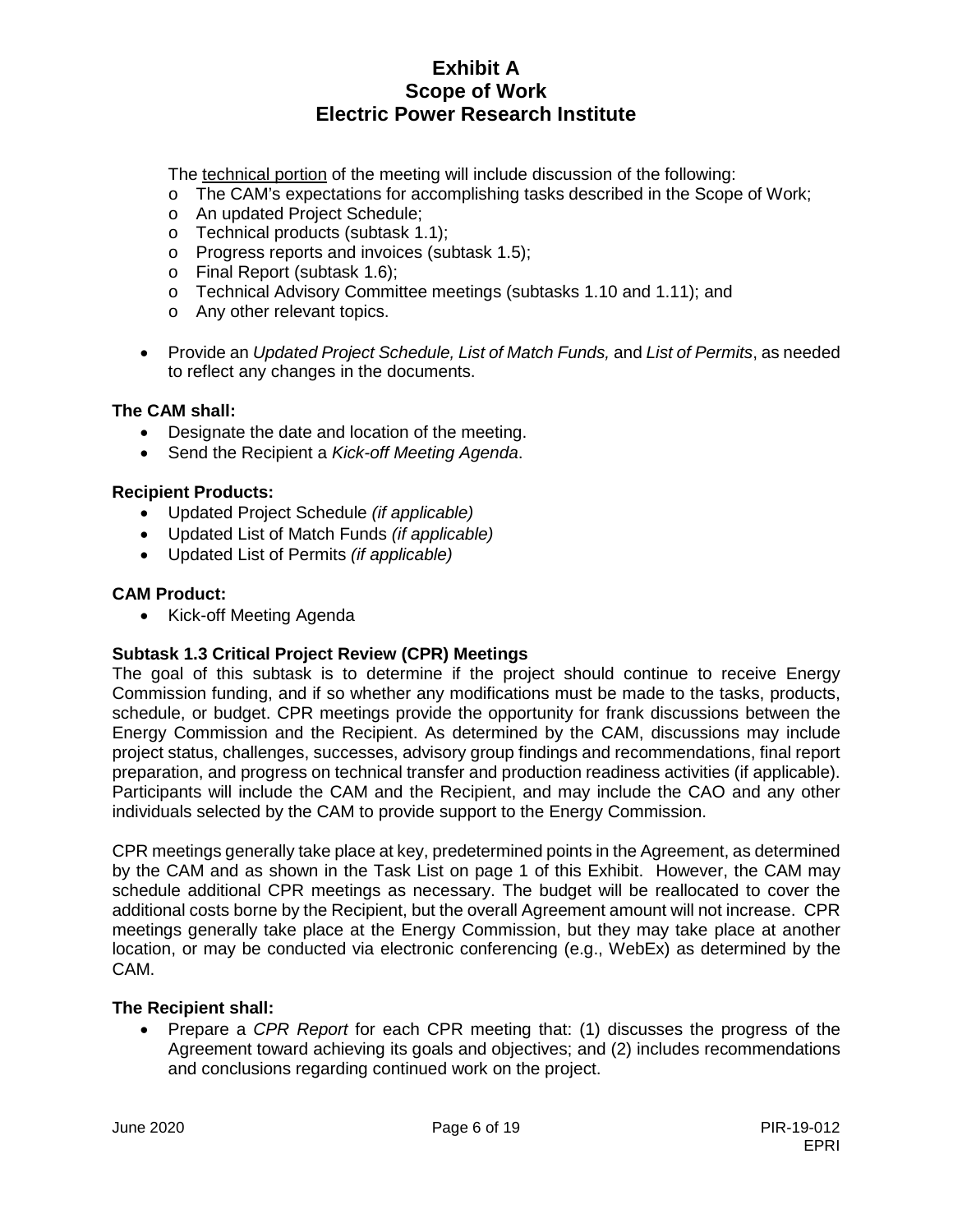- Submit the CPR Report along with any other *Task Products* that correspond to the technical task for which the CPR meeting is required (i.e., if a CPR meeting is required for Task 2, submit the Task 2 products along with the CPR Report).
- Attend the CPR meeting.
- Present the CPR Report and any other required information at each CPR meeting.

### **The CAM shall:**

- Determine the location, date, and time of each CPR meeting with the Recipient's input.
- Send the Recipient a *CPR Agenda* and a *List of Expected CPR Participants* in advance of the CPR meeting. If applicable, the agenda will include a discussion of match funding and permits.
- Conduct and make a record of each CPR meeting. Provide the Recipient with a *Schedule for Providing a Progress Determination* on continuation of the project.
- Determine whether to continue the project, and if so whether modifications are needed to the tasks, schedule, products, or budget for the remainder of the Agreement. If the CAM concludes that satisfactory progress is not being made, this conclusion will be referred to the Deputy Director of the Energy Research and Development Division.
- Provide the Recipient with a *Progress Determination* on continuation of the project, in accordance with the schedule. The Progress Determination may include a requirement that the Recipient revise one or more products.

### **Recipient Products:**

- CPR Report(s)
- Task Products (draft and/or final as specified in the task)

### **CAM Products:**

- CPR Agenda
- List of Expected CPR Participants
- Schedule for Providing a Progress Determination
- Progress Determination

#### **Subtask 1.4 Final Meeting**

The goal of this subtask is to complete the closeout of this Agreement.

#### **The Recipient shall:**

• Meet with Energy Commission staff to present project findings, conclusions, and recommendations. The final meeting must be completed during the closeout of this Agreement. This meeting will be attended by the Recipient and CAM, at a minimum. The meeting may occur in person or by electronic conferencing (e.g., WebEx), with approval of the CAM.

The technical and administrative aspects of Agreement closeout will be discussed at the meeting, which may be divided into two separate meetings at the CAM's discretion.

- o The technical portion of the meeting will involve the presentation of findings, conclusions, and recommended next steps (if any) for the Agreement. The CAM will determine the appropriate meeting participants.
- $\circ$  The administrative portion of the meeting will involve a discussion with the CAM and the CAO of the following Agreement closeout items: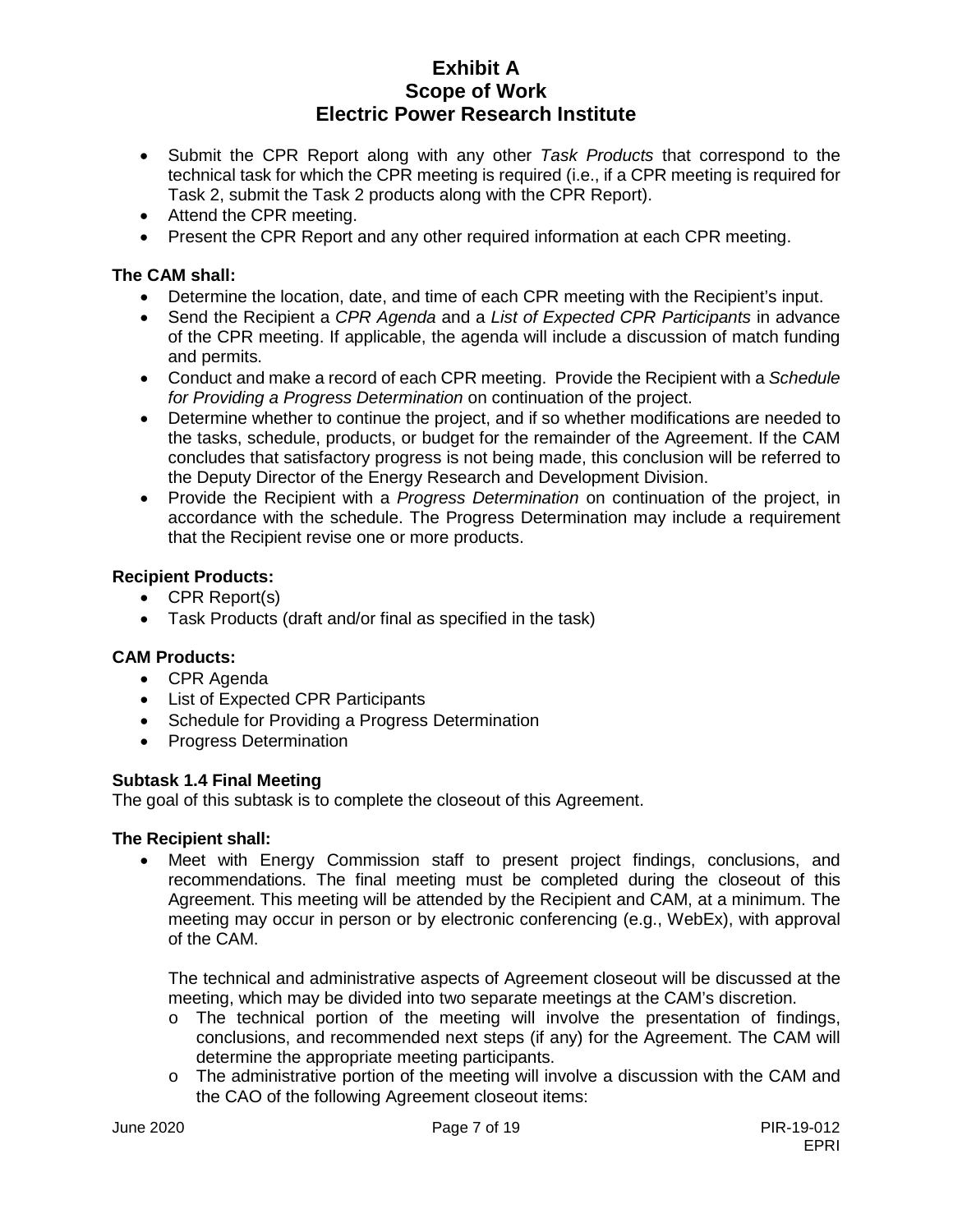- Disposition of any state-owned equipment.
- Need to file a Uniform Commercial Code Financing Statement (Form UCC-1) regarding the Energy Commission's interest in patented technology.
- The Energy Commission's request for specific "generated" data (not already provided in Agreement products).
- Need to document the Recipient's disclosure of "subject inventions" developed under the Agreement.
- "Surviving" Agreement provisions such as repayment provisions and confidential products.
- Final invoicing and release of retention.
- Prepare a *Final Meeting Agreement Summary* that documents any agreement made between the Recipient and Commission staff during the meeting.
- Prepare a *Schedule for Completing Agreement Closeout Activities*.
- Provide *All Draft and Final Written Products* on a CD-ROM or USB memory stick, organized by the tasks in the Agreement.

### **Products:**

- Final Meeting Agreement Summary *(if applicable)*
- Schedule for Completing Agreement Closeout Activities
- All Draft and Final Written Products

## *REPORTS AND INVOICES*

### **Subtask 1.5 Progress Reports and Invoices**

The goals of this subtask are to: (1) periodically verify that satisfactory and continued progress is made towards achieving the project objectives of this Agreement; and (2) ensure that invoices contain all required information and are submitted in the appropriate format.

### **The Recipient shall:**

- Submit a monthly *Progress Report* to the CAM. Each progress report must:
	- o Summarize progress made on all Agreement activities as specified in the scope of work for the preceding month, including accomplishments, problems, milestones, products, schedule, fiscal status, and an assessment of the ability to complete the Agreement within the current budget and any anticipated cost overruns. See the Progress Report Format Attachment for the recommended specifications.
- Submit a monthly or quarterly *Invoice* that follows the instructions in the "Payment of Funds" section of the terms and conditions, including a financial report on Match Fund and in-state expenditures.

### **Products:**

- Progress Reports
- Invoices

#### **Subtask 1.6 Final Report**

The goal of this subtask is to prepare a comprehensive Final Report that describes the original purpose, approach, results, and conclusions of the work performed under this Agreement. The CAM will review the Final Report, which will be due at least **two months** before the Agreement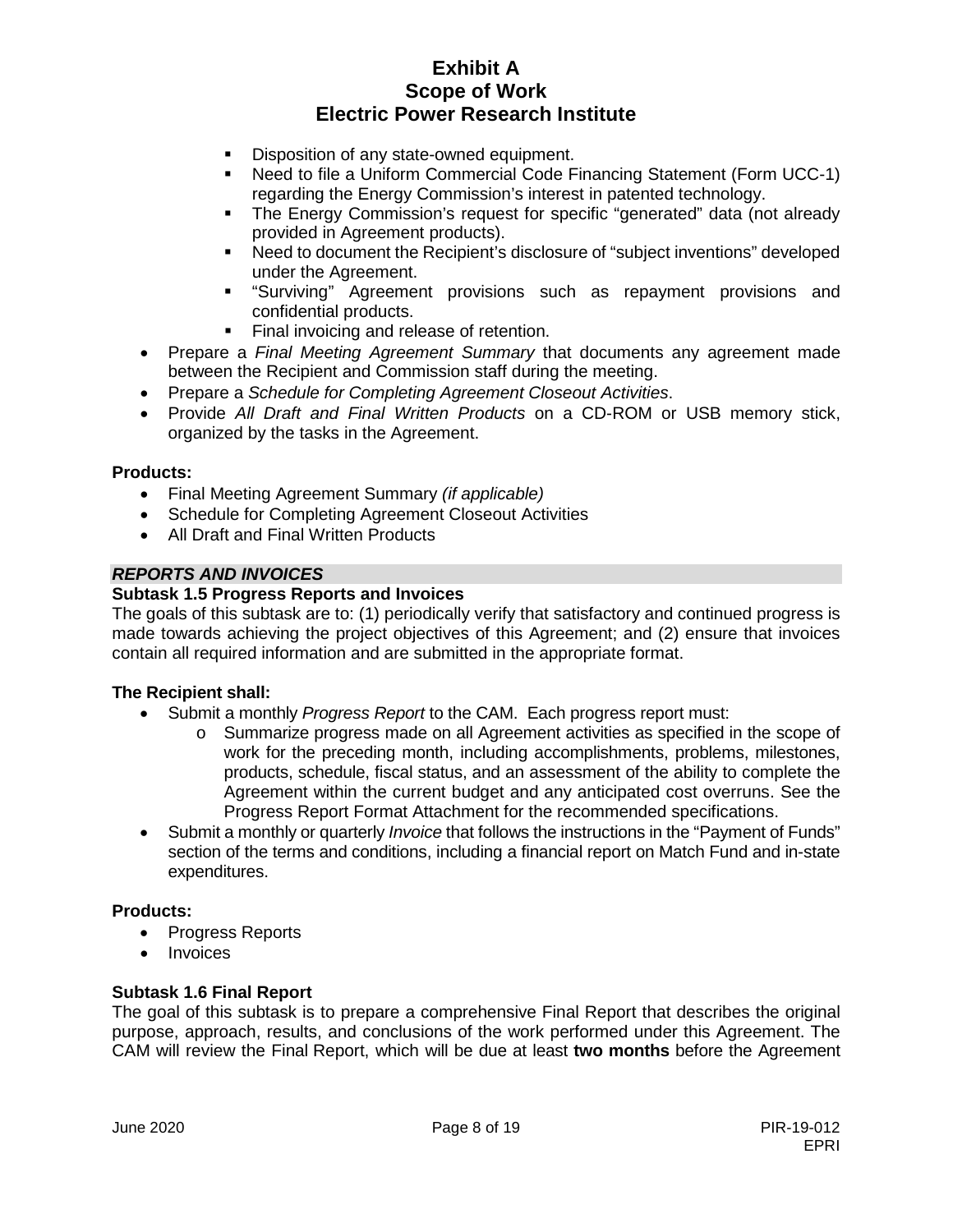end date. When creating the Final Report Outline and the Final Report, the Recipient must use the Style Manual provided by the CAM.

### **Subtask 1.6.1 Final Report Outline**

#### **The Recipient shall:**

• Prepare a *Final Report Outline* in accordance with the *Style Manual* provided by the CAM. *(See Task 1.1 for requirements for draft and final products.)*

### **Recipient Products:**

• Final Report Outline (draft and final)

### **CAM Product:**

- Style Manual
- Comments on Draft Final Report Outline
- Acceptance of Final Report Outline

### **Subtask 1.6.2 Final Report**

- Prepare a *Final Report* for this Agreement in accordance with the approved Final Report Outline, Style Manual, and Final Report Template provided by the CAM with the following considerations:
	- o Ensure that the report includes the following items, in the following order:
		- Cover page (**required**)
		- Credits page on the reverse side of cover with legal disclaimer (**required**)
		- **Acknowledgements page (optional)**
		- Preface (**required**)
		- Abstract, keywords, and citation page (**required**)
		- Table of Contents (**required**, followed by List of Figures and List of Tables, if needed)
		- Executive summary (**required**)
		- **Body of the report (required)**<br>**Boforonces** (if applicable)
		- References (if applicable)
		- Glossary/Acronyms (If more than 10 acronyms or abbreviations are used, it is required.)
		- Bibliography (if applicable)
		- Appendices (if applicable) (Create a separate volume if very large.)
		- Attachments (if applicable)
	- o Ensure that the document is written in the third person.
	- o Ensure that the Executive Summary is understandable to the lay public.
		- Briefly summarize the completed work. Succinctly describe the project results and whether or not the project goals were accomplished.
		- **If Identify which specific ratepayers can benefit from the project results** and how they can achieve the benefits.
		- **If it's necessary to use a technical term in the Executive Summary,** provide a brief definition or explanation when the technical term is first used.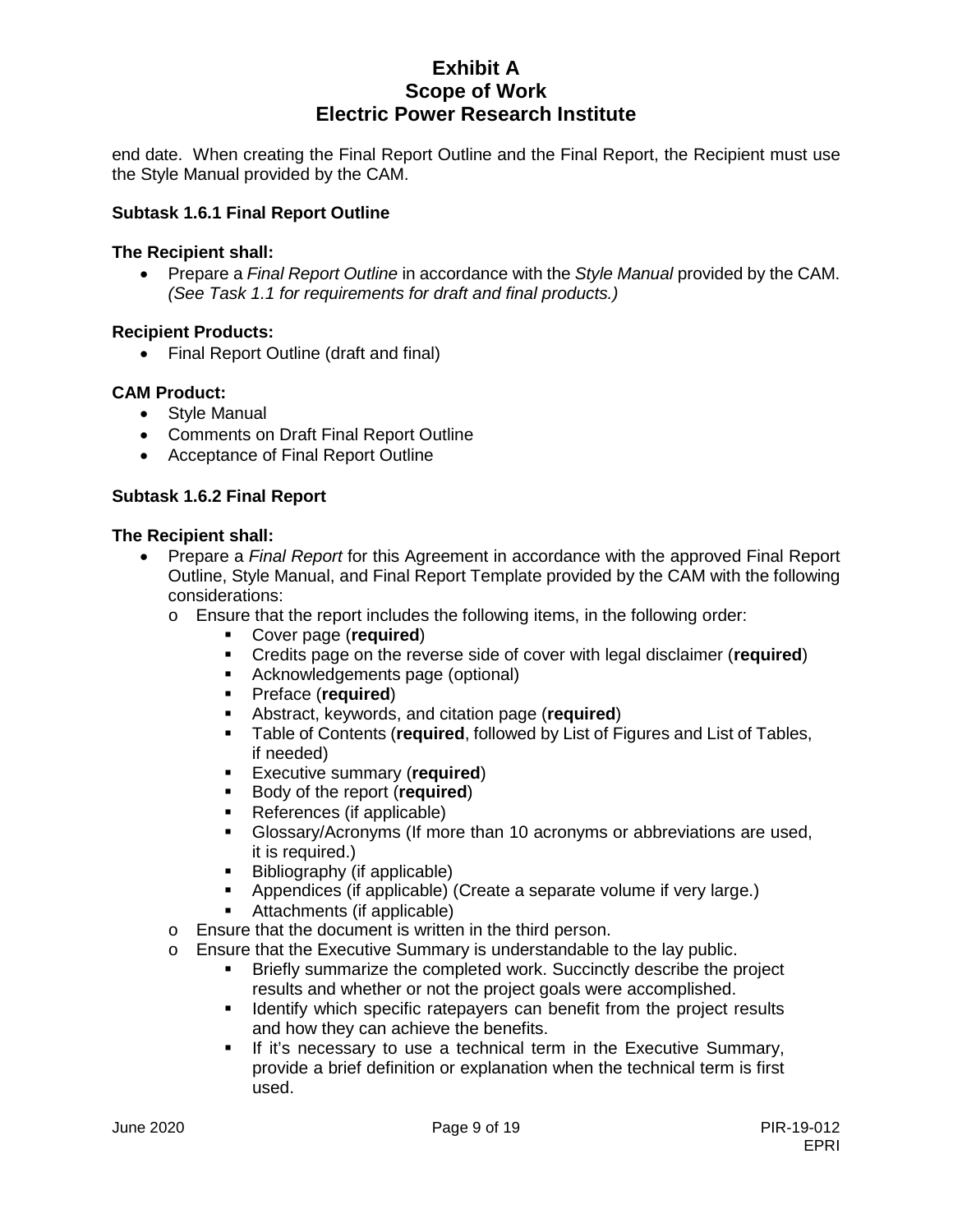- o Follow the Style Guide format requirements for headings, figures/tables, citations, and acronyms/abbreviations.
- o Ensure that the document omits subjective comments and opinions. However, recommendations in the conclusion of the report are allowed.
- o Include a brief description of the project results in the Abstract.
- Submit a draft of the report to the CAM for review and comment. The CAM will provide written comments to the Recipient on the draft product within 15 days of receipt
- Consider incorporating all CAM comments into the Final Report. If the Recipient disagrees with any comment, provide a written response explaining why the comment was not incorporated into the final product
- Submit the revised Final Report and responses to comments within 10 days of notice by the CAM, unless the CAM specifies a longer time period or approves a request for additional time.
- Submit one bound copy of the *Final Report* to the CAM along with *Written Responses to Comments on the Draft Final Report*.

### **Products**:

- Final Report (draft and final)
- Written Responses to Comments on the Draft Final Report

#### **CAM Product:**

• Written Comments on the Draft Final Report

#### *MATCH FUNDS, PERMITS, AND SUBCONTRACTS*

#### **Subtask 1.7 Match Funds**

The goal of this subtask is to ensure that the Recipient obtains any match funds planned for this Agreement and applies them to the Agreement during the Agreement term.

While the costs to obtain and document match funds are not reimbursable under this Agreement, the Recipient may spend match funds for this task. The Recipient may only spend match funds during the Agreement term, either concurrently or prior to the use of Energy Commission funds. Match funds must be identified in writing, and the Recipient must obtain any associated commitments before incurring any costs for which the Recipient will request reimbursement.

#### **The Recipient shall:**

• Prepare a *Match Funds Status Letter* that documents the match funds committed to this Agreement. If no match funds were part of the proposal that led to the Energy Commission awarding this Agreement and none have been identified at the time this Agreement starts, then state this in the letter.

If match funds were a part of the proposal that led to the Energy Commission awarding this Agreement, then provide in the letter:

- o A list of the match funds that identifies:
	- The amount of cash match funds, their source(s) (including a contact name, address, and telephone number), and the task(s) to which the match funds will be applied.
	- The amount of each in-kind contribution, a description of the contribution type (e.g., property, services), the documented market or book value, the source (including a contact name, address, and telephone number), and the task(s) to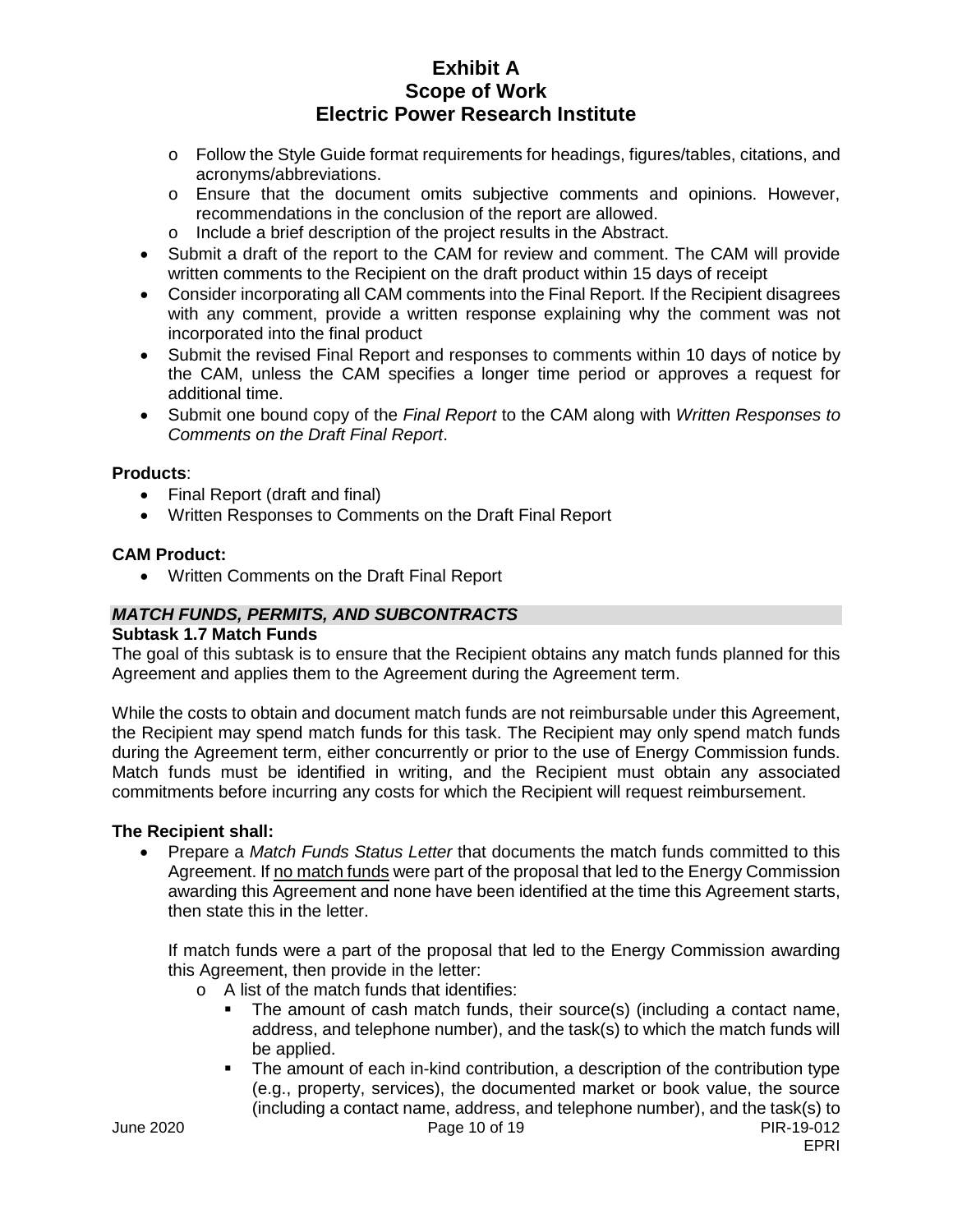which the match funds will be applied. If the in-kind contribution is equipment or other tangible or real property, the Recipient must identify its owner and provide a contact name, address, telephone number, and the address where the property is located.

- If different from the solicitation application, provide a letter of commitment from an authorized representative of each source of match funding that the funds or contributions have been secured.
- At the Kick-off meeting, discuss match funds and the impact on the project if they are significantly reduced or not obtained as committed. If applicable, match funds will be included as a line item in the progress reports and will be a topic at CPR meetings.
- Provide a *Supplemental Match Funds Notification Letter* to the CAM of receipt of additional match funds.
- Provide a *Match Funds Reduction Notification Letter* to the CAM if existing match funds are reduced during the course of the Agreement. Reduction of match funds may trigger a CPR meeting.

## **Products:**

- Match Funds Status Letter
- Supplemental Match Funds Notification Letter *(if applicable)*
- Match Funds Reduction Notification Letter *(if applicable)*

## **Subtask 1.8 Permits**

The goal of this subtask is to obtain all permits required for work completed under this Agreement in advance of the date they are needed to keep the Agreement schedule on track. Permit costs and the expenses associated with obtaining permits are not reimbursable under this Agreement, with the exception of costs incurred by University of California recipients. Permits must be identified and obtained before the Recipient may incur any costs related to the use of the permit(s) for which the Recipient will request reimbursement.

## **The Recipient shall:**

- Prepare a *Permit Status Letter* that documents the permits required to conduct this Agreement. If no permits are required at the start of this Agreement, then state this in the letter. If permits will be required during the course of the Agreement, provide in the letter:
	- $\circ$  A list of the permits that identifies: (1) the type of permit; and (2) the name, address, and telephone number of the permitting jurisdictions or lead agencies.
	- $\circ$  The schedule the Recipient will follow in applying for and obtaining the permits.

The list of permits and the schedule for obtaining them will be discussed at the Kick-off meeting (subtask 1.2), and a timetable for submitting the updated list, schedule, and copies of the permits will be developed. The impact on the project if the permits are not obtained in a timely fashion or are denied will also be discussed. If applicable, permits will be included as a line item in progress reports and will be a topic at CPR meetings.

- If during the course of the Agreement additional permits become necessary, then provide the CAM with an *Updated List of Permits* (including the appropriate information on each permit) and an *Updated Schedule for Acquiring Permits*.
- Send the CAM a *Copy of Each Approved Permit*.
- If during the course of the Agreement permits are not obtained on time or are denied, notify the CAM within 5 days. Either of these events may trigger a CPR meeting.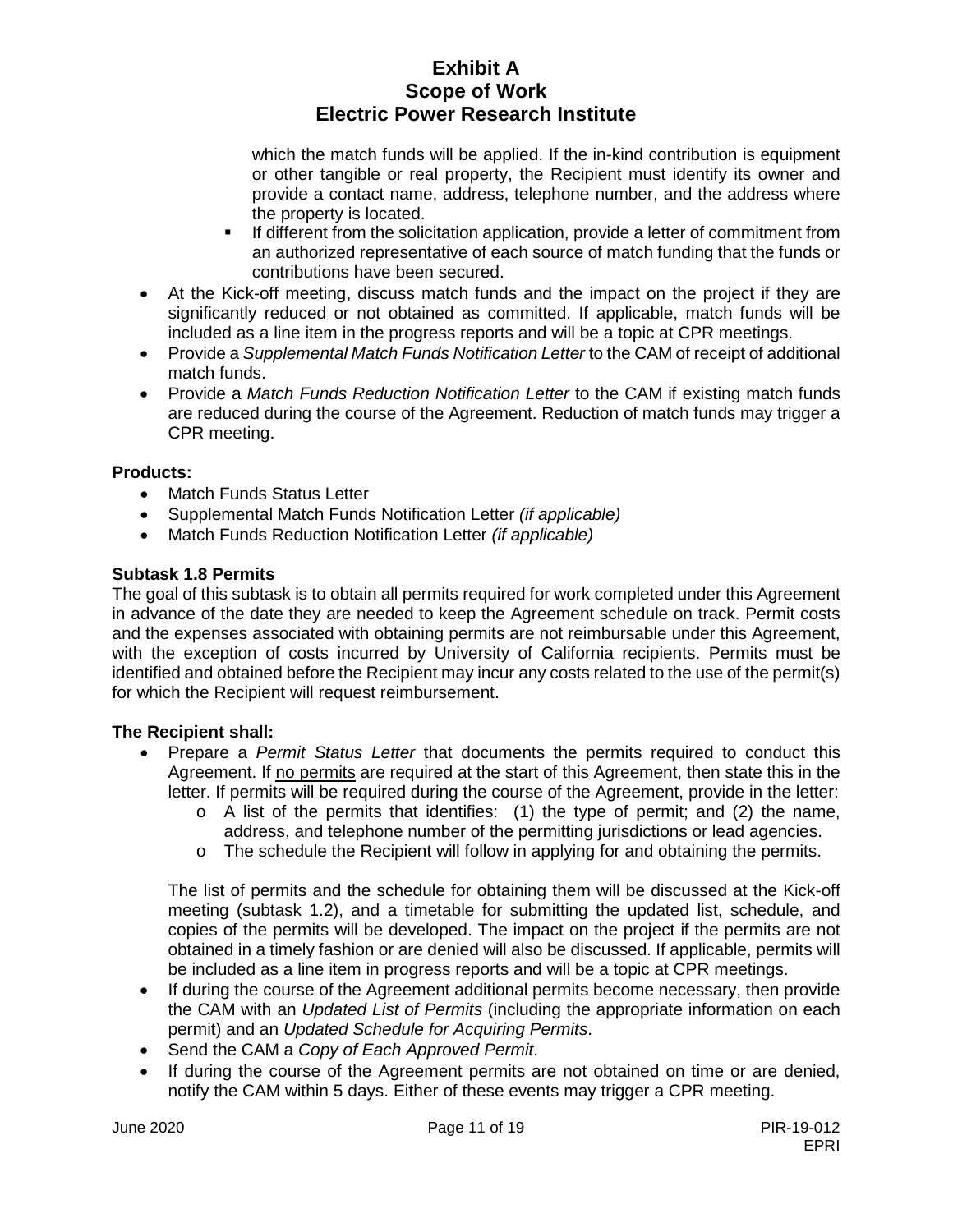### **Products:**

- Permit Status Letter
- Updated List of Permits *(if applicable)*
- Updated Schedule for Acquiring Permits *(if applicable)*
- Copy of Each Approved Permit *(if applicable)*

### **Subtask 1.9 Subcontracts**

The goals of this subtask are to: (1) procure subcontracts required to carry out the tasks under this Agreement; and (2) ensure that the subcontracts are consistent with the terms and conditions of this Agreement.

### **The Recipient shall:**

- Manage and coordinate subcontractor activities in accordance with the requirements of this Agreement.
- Incorporate this Agreement by reference into each subcontract.
- Include any required Energy Commission flow-down provisions in each subcontract, in addition to a statement that the terms of this Agreement will prevail if they conflict with the subcontract terms.
- If required by the CAM, submit a draft of each *Subcontract* required to conduct the work under this Agreement.
- Submit a final copy of the executed subcontract.
- Notify and receive written approval from the CAM prior to adding any new subcontractors (see the discussion of subcontractor additions in the terms and conditions).

### **Products:**

• Subcontracts *(draft if required by the CAM)*

### *TECHNICAL ADVISORY COMMITTEE*

### **Subtask 1.10 Technical Advisory Committee (TAC)**

The goal of this subtask is to create an advisory committee for this Agreement. The TAC should be composed of diverse professionals. The composition will vary depending on interest, availability, and need. TAC members will serve at the CAM's discretion. The purpose of the TAC is to:

- Provide guidance in project direction. The guidance may include scope and methodologies, timing, and coordination with other projects. The guidance may be based on:
	- o Technical area expertise;
	- o Knowledge of market applications; or
	- o Linkages between the agreement work and other past, present, or future projects (both public and private sectors) that TAC members are aware of in a particular area.
- Review products and provide recommendations for needed product adjustments, refinements, or enhancements.
- Evaluate the tangible benefits of the project to the state of California and provide recommendations as needed to enhance the benefits.
- Provide recommendations regarding information dissemination, market pathways, or commercialization strategies relevant to the project products.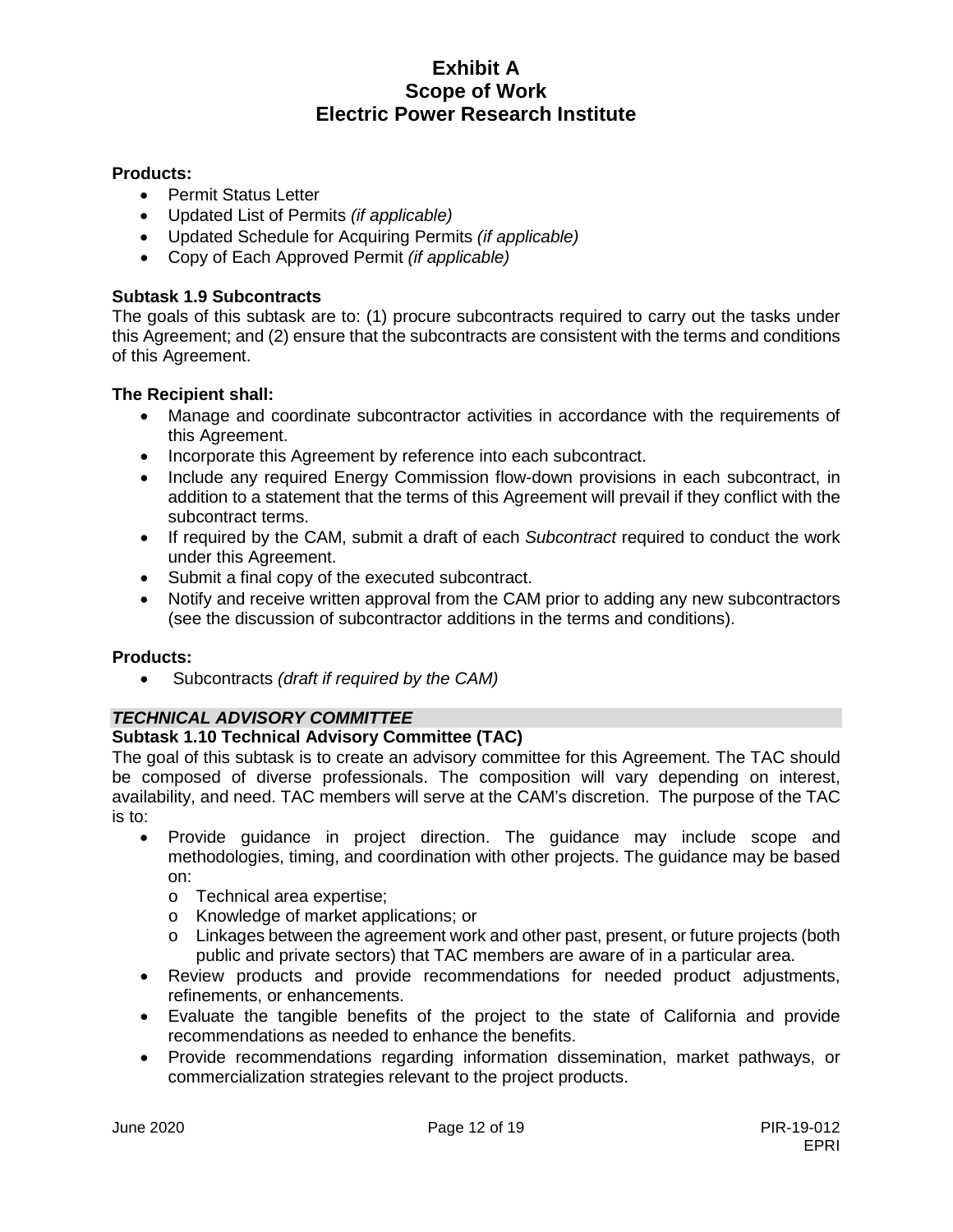The TAC may be composed of qualified professionals spanning the following types of disciplines:

- Researchers knowledgeable about the project subject matter;
- Members of trades that will apply the results of the project (e.g., designers, engineers, architects, contractors, and trade representatives);
- Public interest market transformation implementers;
- Product developers relevant to the project;
- U.S. Department of Energy research managers, or experts from other federal or state agencies relevant to the project;
- Public interest environmental groups;
- Utility representatives;
- Air district staff; and
- Members of relevant technical society committees.

### **The Recipient shall:**

- Prepare a *List of Potential TAC Members* that includes the names, companies, physical and electronic addresses, and phone numbers of potential members. The list will be discussed at the Kick-off meeting, and a schedule for recruiting members and holding the first TAC meeting will be developed.
- Recruit TAC members. Ensure that each individual understands member obligations and the TAC meeting schedule developed in subtask 1.11.
- Prepare a *List of TAC Members* once all TAC members have committed to serving on the TAC.
- Submit *Documentation of TAC Member Commitment* (such as Letters of Acceptance) from each TAC member.

### **Products:**

- List of Potential TAC Members
- List of TAC Members
- Documentation of TAC Member Commitment

### **Subtask 1.11 TAC Meetings**

The goal of this subtask is for the TAC to provide strategic guidance for the project by participating in regular meetings, which may be held via teleconference.

- Discuss the TAC meeting schedule with the CAM at the Kick-off meeting. Determine the number and location of meetings (in-person and via teleconference) in consultation with the CAM.
- Prepare a *TAC Meeting Schedule* that will be presented to the TAC members during recruiting. Revise the schedule after the first TAC meeting to incorporate meeting comments.
- Prepare a *TAC Meeting Agenda* and *TAC Meeting Back-up Materials* for each TAC meeting.
- Organize and lead TAC meetings in accordance with the TAC Meeting Schedule. Changes to the schedule must be pre-approved in writing by the CAM.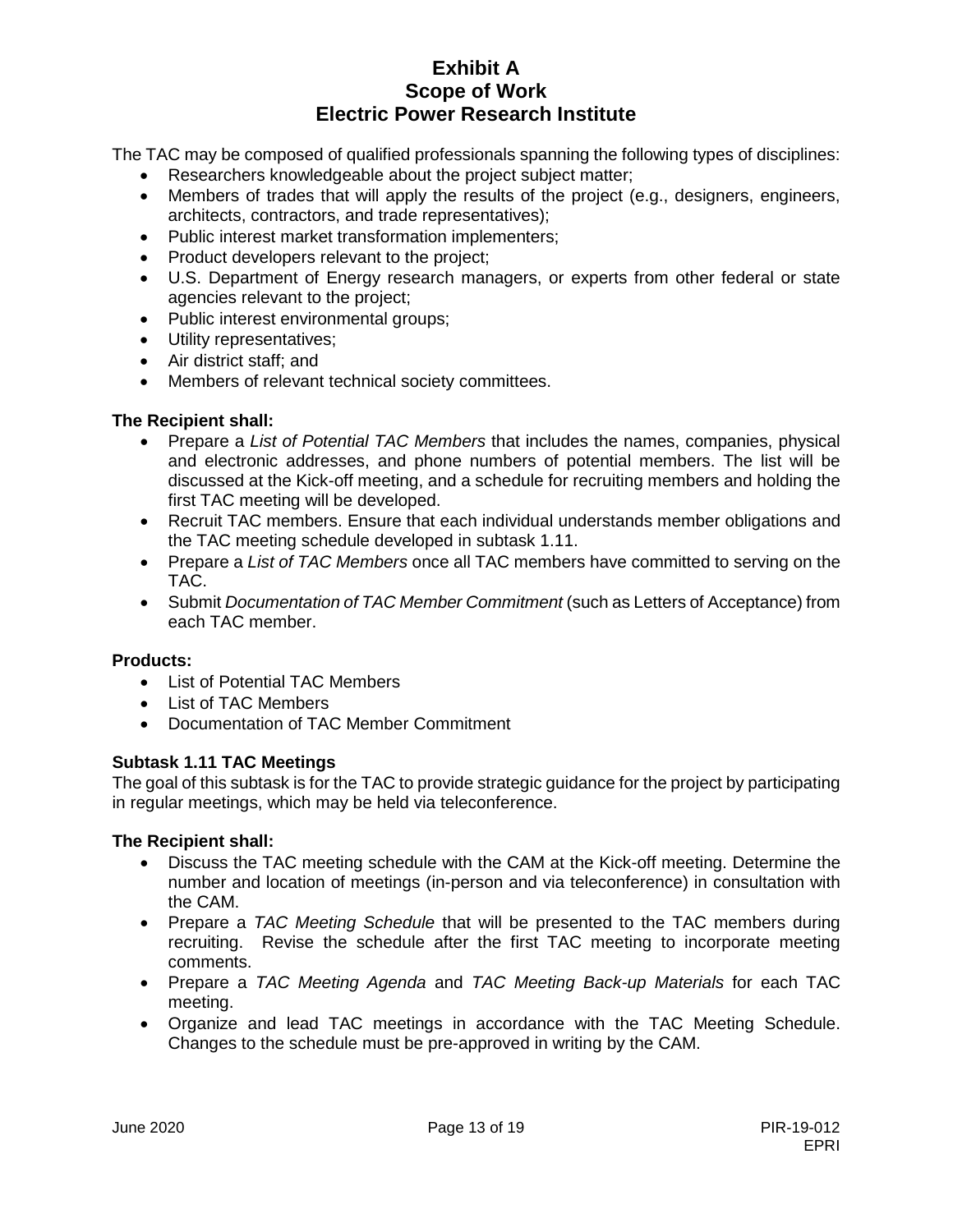• Prepare *TAC Meeting Summaries* that include any recommended resolutions of major TAC issues.

## **The TAC shall:**

- Help set the project team's goals and contribute to the development and evaluation of its statement of proposed objectives as the project evolves.
- Provide a credible and objective sounding board on the wide range of technical and financial barriers and opportunities.
- Help identify key areas where the project has a competitive advantage, value proposition, or strength upon which to build.
- Advocate on behalf of the project in its effort to build partnerships, governmental support and relationships with a national spectrum of influential leaders.
- Ask probing questions that insure a long-term perspective on decision-making and progress toward the project's strategic goals.

### **Products:**

- TAC Meeting Schedule (draft and final)
- TAC Meeting Agendas (draft and final)
- TAC Meeting Back-up Materials
- TAC Meeting Summaries

### **IV. TECHNICAL TASKS**

### **TASK 2: ENGINEERING DESIGN**

The goals of this task are to (1) complete engineering design that includes HEDS AHUs; and (2) obtain Office of Statewide Health Planning and Development (OSHPD) approval for construction.

### **The Recipient shall:**

- Select the AHUs that will be replaced by HEDS units at the demonstration site
- Prepare a Request for Proposals (RFP) for the engineering design that outlines the benefits and special requirement of the HEDS AHUs, including cost limitations and performance specifications
- Select the successful engineering design firm to complete the design
- Assist the engineering firm with design requirements and engineering drawings, specifications and OSHPD requirements
- Obtain OSHPD approval for construction
- Develop a *Measurement and Verification Plan (Draft)* to include the pre- and post monitoring of the affected AHUS, chiller and boiler, and other equipment to determine cooling load and boiler reheat reduction, and duration of each monitoring period.
- Prepare a *HEDS AHU Design Report* (Draft and Final) to include design and performance specifications, final design requirements as submitted to OSHPD, copy of OSHPD approval
- Prepare *CPR Report #1* and participate in CPR meeting in accordance with subtask 1.3.

#### **Products:**

• HEDS AHU Design Report (Draft and Final)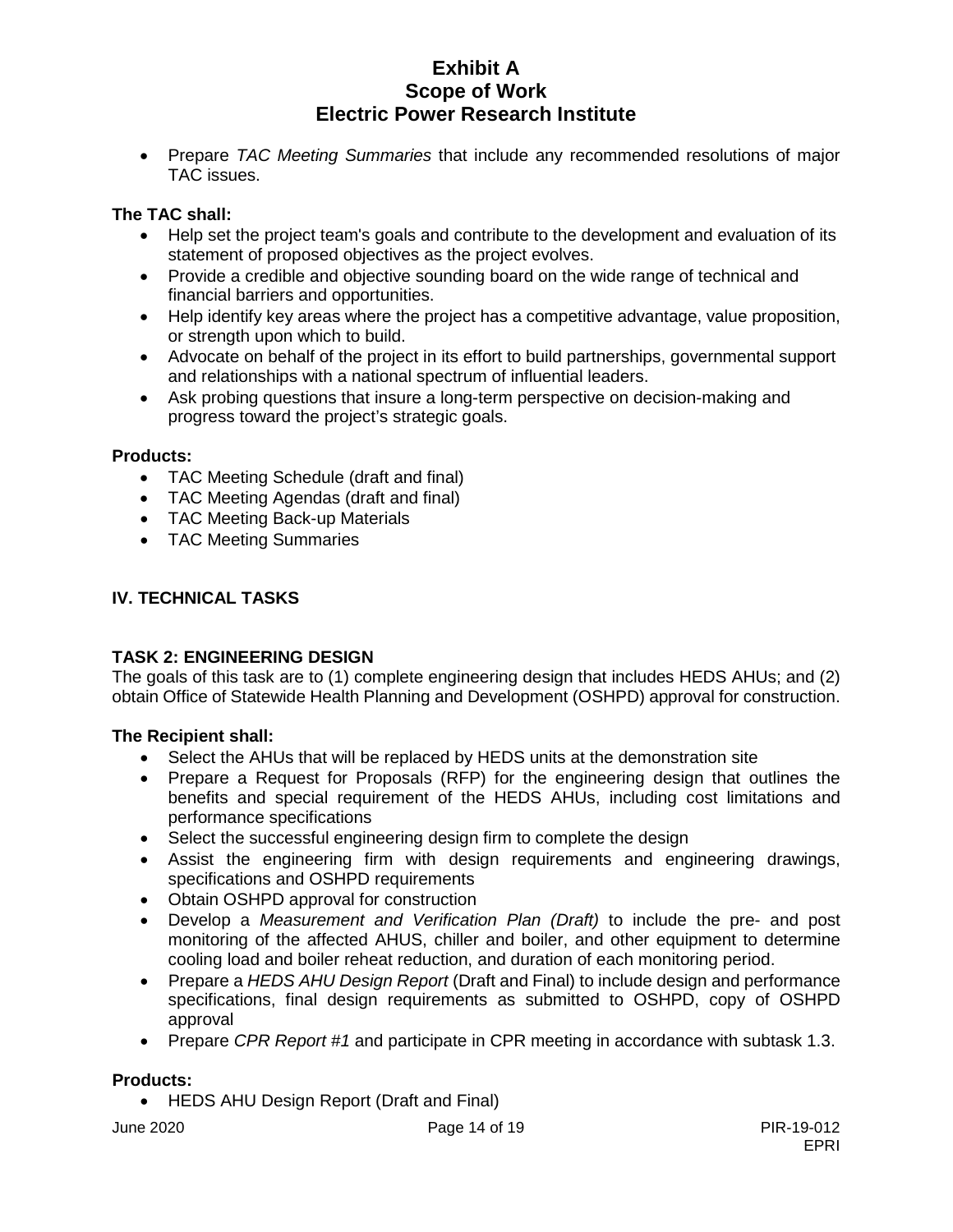- Measurement and Verification Plan (Draft)
- CPR Report #1

## **TASK 3: CONSTRUCTION OF HEDS AHU(s)**

The goals of this task are to (1) remove outdated equipment; (2) temporarily modify existing equipment to provide service during construction; and (3) install and commission new HEDS AHU(s).

### **The Recipient shall:**

- Issue RFP to provide demolition and construction services;
- Evaluate bids and select successful subcontractor
- Attend Kickoff meeting to go over design and special requirements, including any substantial differences from conventional AHU installations
- Update the *Measurement and Verification* (M&V) *Plan* (*Final)* to describe how energy savings and other benefits specified in this agreement will be determined and measured during the minimum baseline and demonstration testing in Task 4.
- Re-configure existing equipment to ensure continued service to conditioned spaces during construction process
- Collaborate to ensure that M&V equipment is installed as needed during construction
- Test and commission new system
- Prepare *Commissioning Report,* which describes the activities and findings from this task
- Prepare *CPR Report #2* and participate in CPR meeting in accordance with subtask 1.3

#### **Products:**

- Measurement and Verification Plan (Final)
- Commissioning Report
- CPR Report #2

### **TASK 4: MEASUREMENT AND VERIFICATION**

The goals of this task are to (1) obtain and analyze baseline data; (2) specify M&V data and instrumentation requirements; and (3) install and commission instrumentation & data logging.

- Perform initial site visit to assess existing conditions, evaluate equipment and spaces served by the equipment
- Assess existing data availability and quality
- Determine additional data needs for baseline
- Procure and install temporary data acquisition devices
- Implement Measurement and Verification Plan
- Log data after commissioning HEDS AHU(s) for at least nine months of baseline operation and analyze
- Collaborate with project team to determine data requirements for HEDS AHUs
- Specify and procure instrumentation and data logging equipment
- Configure and commission data logging infrastructure
- Acquire at least nine months of operating data including representative winter, shoulder and summer seasons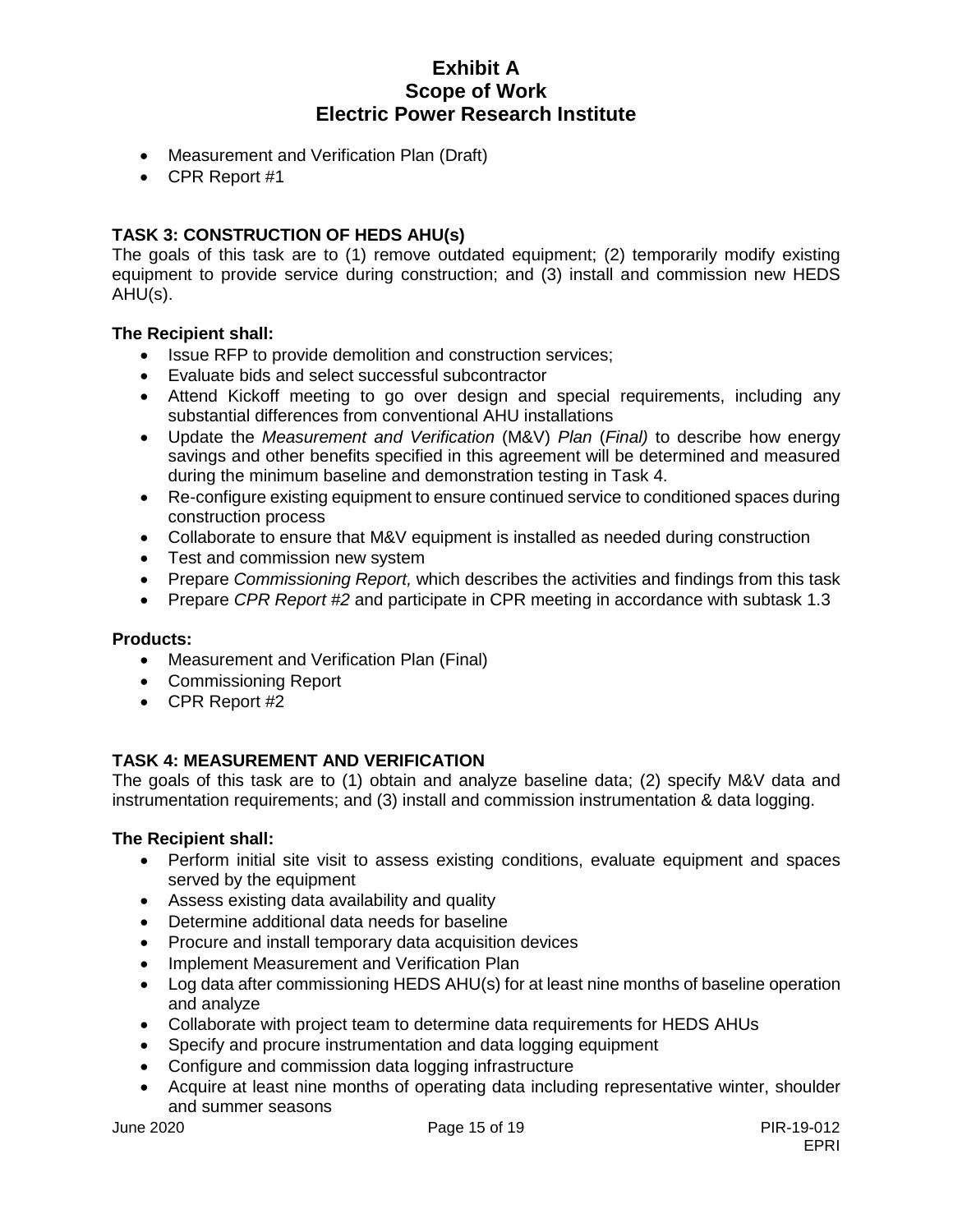- Analyze data to verify that equipment performs according to expectation
- Prepare an *Optimization Performance Report* of the HEDS AHU(s), which includes but is not limited to, the activities and findings from this task, including an analysis of the baseline and test operation datasets with the original and HEDS AHU equipment, cooling load reduction, dehumidification/reheat energy and cost reduction, and GHG reductions, and other benefits.

### **Products:**

• Optimization Performance Report

## **TASK 5: MODELING, OPTIMIZATION AND CARBON SAVINGS**

The goals of this task are to (1) build and calibrate model of HEDS processes; (2) use model to optimize operating parameters; (3) use results to improve actual HEDS system operation; and (4) evaluate carbon savings

### **The Recipient shall:**

- Build Engineering Equation Solver or similar model of thermodynamic processes within HEDS AHU
- Calibrate models based on M&V data under representative range of conditions
- Use models to obtain complete understanding of thermodynamic processes inside AHU
- Optimize AHU performance by varying the model parameters including temperature setpoints as a function of conditions
- Update real system control setpoints
- Verify that improvement is obtained by using optimized operation parameters
- Determine carbon savings as a function of climate and operating parameters
- Prepare a *Performance Optimizations Handbook* on HEDS AHU(s) that includes the findings from this task

### **Products:**

• Performance Optimizations Handbook

### **TASK 6: EVALUATION OF PROJECT BENEFITS**

The goal of this task is to report the benefits resulting from this project.

- Complete three Project Benefits Questionnaires that correspond to three main intervals in the Agreement: (1) *Kick-off Meeting Benefits Questionnaire*; (2) *Mid-term Benefits Questionnaire*; and (3) *Final Meeting Benefits Questionnaire*.
- Provide all key assumptions used to estimate projected benefits, including targeted market sector (e.g., population and geographic location), projected market penetration, baseline and projected energy use and cost, operating conditions, and emission reduction calculations. Examples of information that may be requested in the questionnaires include
	- o For Product Development Projects and Project Demonstrations:<br>Published documents, including date, title, and periodical nain
		- Published documents, including date, title, and periodical name.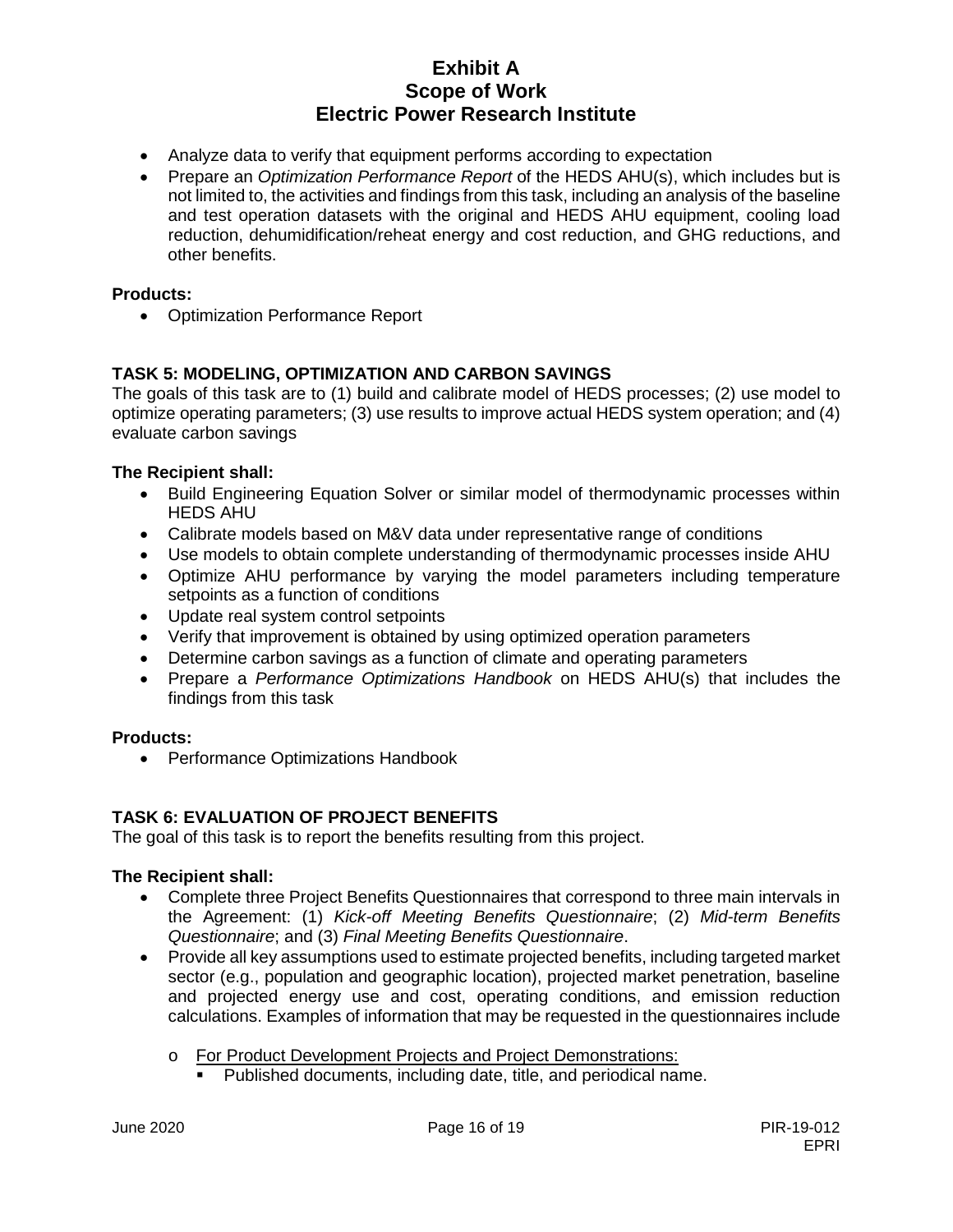- **Estimated or actual energy and cost savings, and estimated statewide energy** savings once market potential has been realized. Identify all assumptions used in the estimates.
- Greenhouse gas and criteria emissions reductions.
- Other non-energy benefits such as reliability, public safety, lower operational cost, environmental improvement, indoor environmental quality, and societal benefits.
- Data on potential job creation, market potential, economic development, and increased state revenue as a result of the project.
- A discussion of project product downloads from websites, and publications in technical journals.
- A comparison of project expectations and performance. Discuss whether the goals and objectives of the Agreement have been met and what improvements are needed, if any.
- Additional Information for Product Development Projects:
	- Outcome of product development efforts, such copyrights and license agreements.
	- Units sold or projected to be sold in California and outside of California.
	- Total annual sales or projected annual sales (in dollars) of products developed under the Agreement.
	- Investment dollars/follow-on private funding as a result of Energy Commission funding.
	- Patent numbers and applications, along with dates and brief descriptions.
- Additional Information for Product Demonstrations:
	- Outcome of demonstrations and status of technology.
	- Number of similar installations.
	- Jobs created/retained as a result of the Agreement.
- o For Information/Tools and Other Research Studies:
	- Outcome of project.
	- Published documents, including date, title, and periodical name.
	- A discussion of policy development. State if the project has been cited in government policy publications or technical journals, or has been used to inform regulatory bodies.
	- The number of website downloads.
	- An estimate of how the project information has affected energy use and cost, or have resulted in other non-energy benefits.
	- An estimate of energy and non-energy benefits.
	- Data on potential job creation, market potential, economic development, and increased state revenue as a result of project.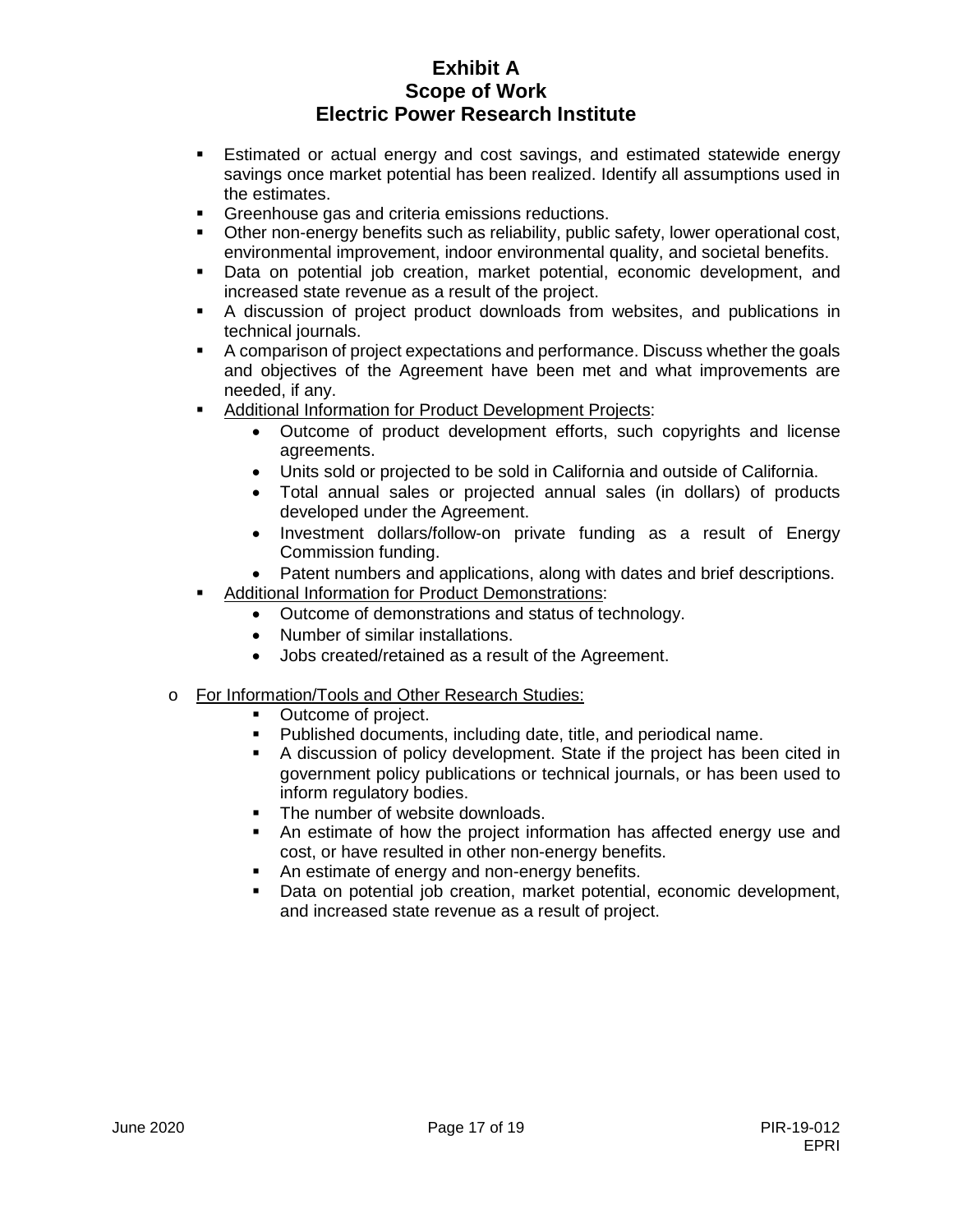- A discussion of project product downloads from websites, and publications in technical journals.
- A comparison of project expectations and performance. Discuss whether the goals and objectives of the Agreement have been met and what improvements are needed, if any.
- Respond to CAM questions regarding responses to the questionnaires.

The Energy Commission may send the Recipient similar questionnaires after the Agreement term ends. Responses to these questionnaires will be voluntary.

### **Products:**

- Kick-off Meeting Benefits Questionnaire
- Mid-term Benefits Questionnaire
- Final Meeting Benefits Questionnaire

## **TASK 7: TECHNOLOGY/KNOWLEDGE TRANSFER ACTIVITIES**

The goal of this task is to develop a plan to make the knowledge gained, experimental results, and lessons learned available to the public and key decision makers.

- Prepare an *Initial Fact Sheet* at start of the project that describes the project. Use the format provided by the CAM.
- Prepare a *Final Project Fact Sheet* at the project's conclusion that discusses results. Use the format provided by the CAM.
- Prepare a *Technology/Knowledge Transfer Plan* that includes:
	- $\circ$  An explanation of how the knowledge gained from the project will be made available to the public, including the targeted market sector and potential outreach to end users, utilities, regulatory agencies, and others.
	- o A description of the intended use(s) for and users of the project results.
	- o Published documents, including date, title, and periodical name.
	- o Copies of documents, fact sheets, journal articles, press releases, and other documents prepared for public dissemination. These documents must include the Legal Notice required in the terms and conditions. Indicate where and when the documents were disseminated.
	- o A discussion of policy development. State if project has been or will be cited in government policy publications, or used to inform regulatory bodies.
	- o The number of website downloads or public requests for project results.
	- o Additional areas as determined by the CAM.
- Conduct technology transfer activities in accordance with the Technology/Knowledge Transfer Plan. These activities will be reported in the Progress Reports.
- When directed by the CAM, develop *Presentation Materials* for an Energy Commissionsponsored conference/workshop(s) on the project.
- When directed by the CAM, participate in annual EPIC symposium(s) sponsored by the California Energy Commission.
- Provide at least (6) six *High Quality Digital Photographs* (minimum resolution of 1300x500 pixels in landscape ratio) of pre and post technology installation at the project sites or related project photographs.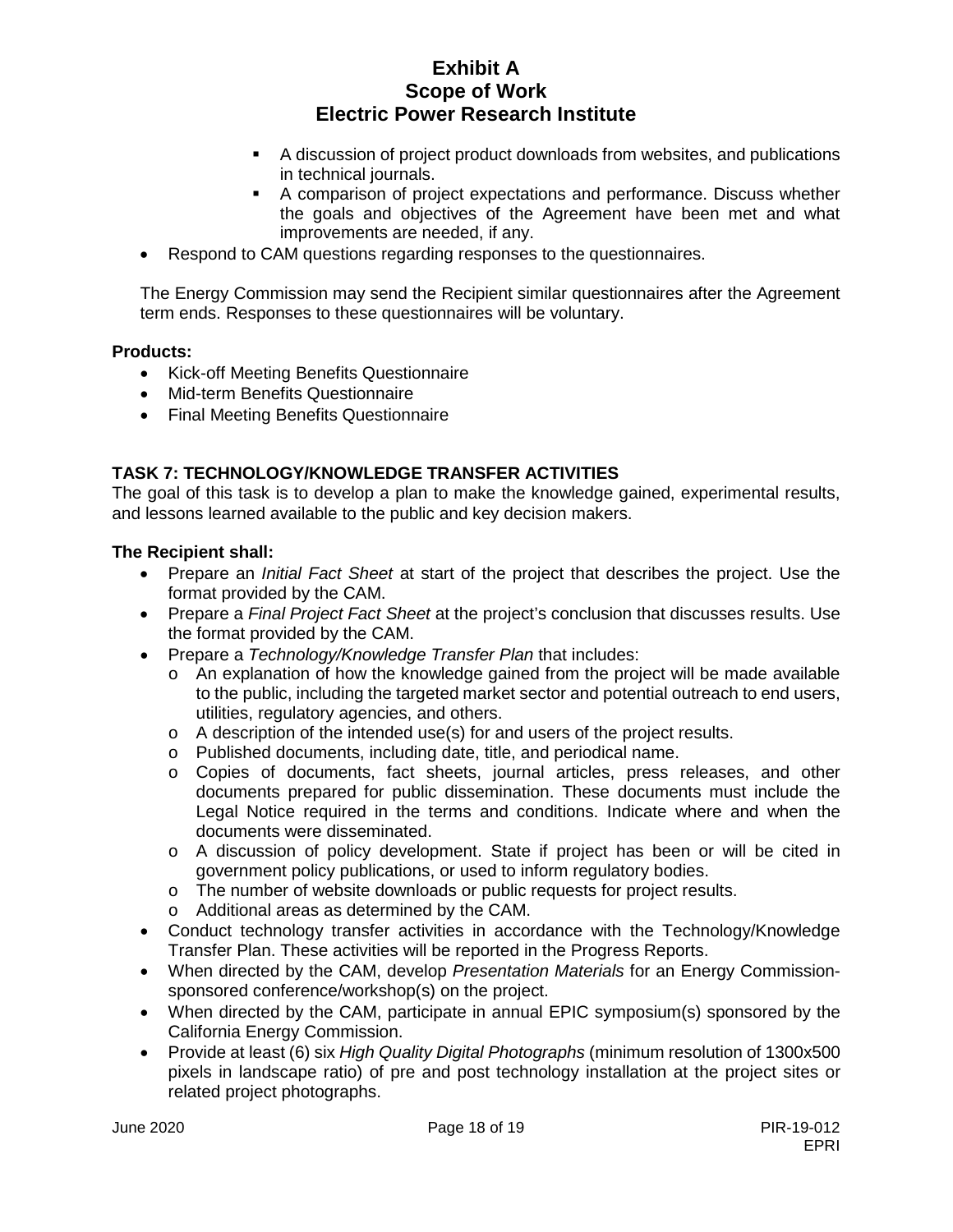• Prepare a *Technology/Knowledge Transfer Report* on technology transfer activities conducted during the project.

### **Products:**

- Initial Fact Sheet (draft and final)
- Final Project Fact Sheet (draft and final)
- Presentation Materials (draft and final)
- High Quality Digital Photographs
- Technology/Knowledge Transfer Plan (draft and final)
- Technology/Knowledge Transfer Report (draft and final)

### **V. PROJECT SCHEDULE**

Please see the attached Excel spreadsheet.